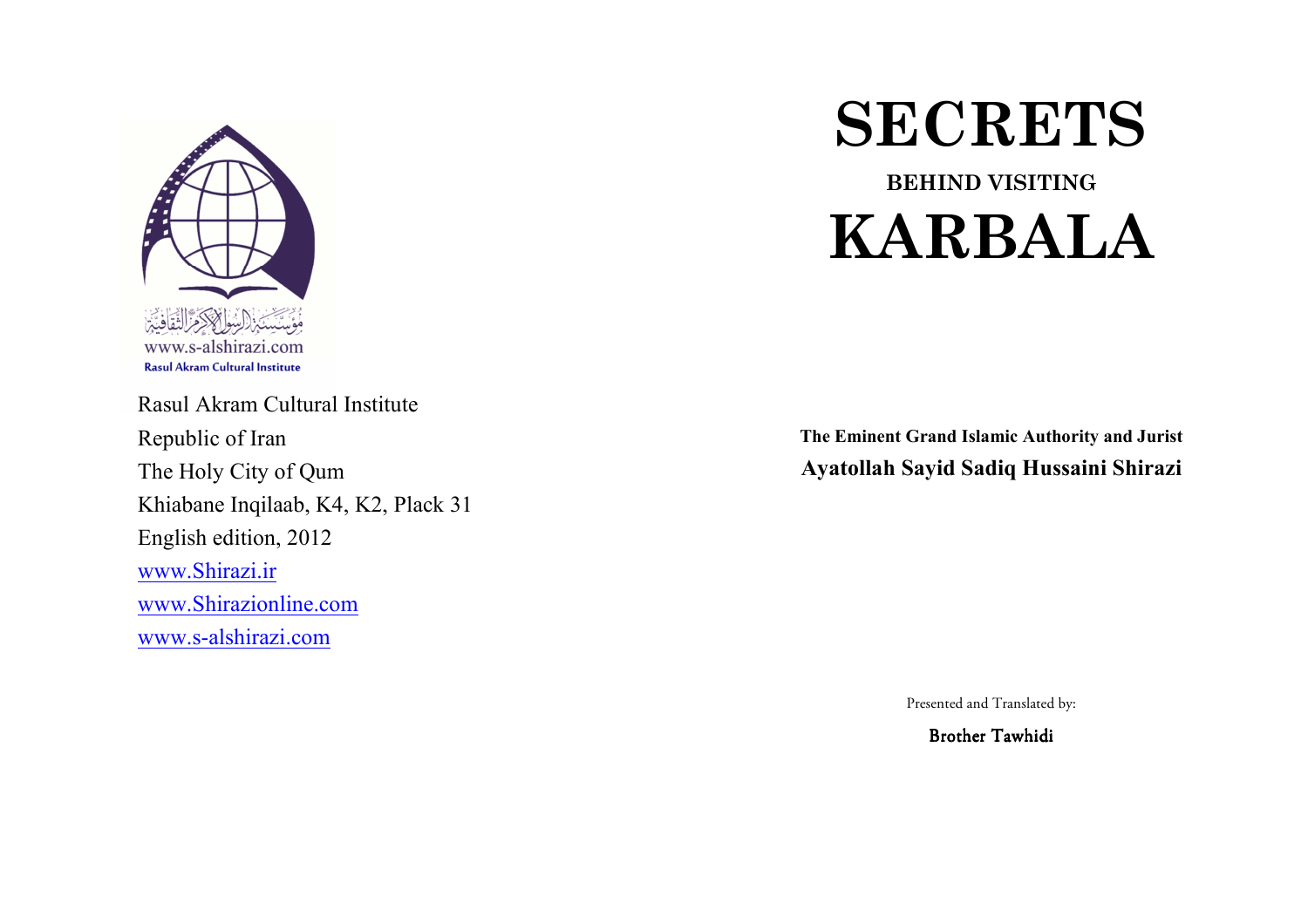

"Whoever was to visit the grave of Imam Hussain (a.s) by the Euphrates River is similar to the one who has visited  $\,$ Allah Almighty above His throne".

- Imam Retha (a.s)

Al Tahthib, Volume 6, Chapter 16, Page 45, Hadith:13.

In the name of Allah, Lord of the worlds. May peace and blessings be bestowed upon the Messenger of Allah, Mohammad, and his pure progeny, along with the severest curses upon their enemies until the Day of Judgment.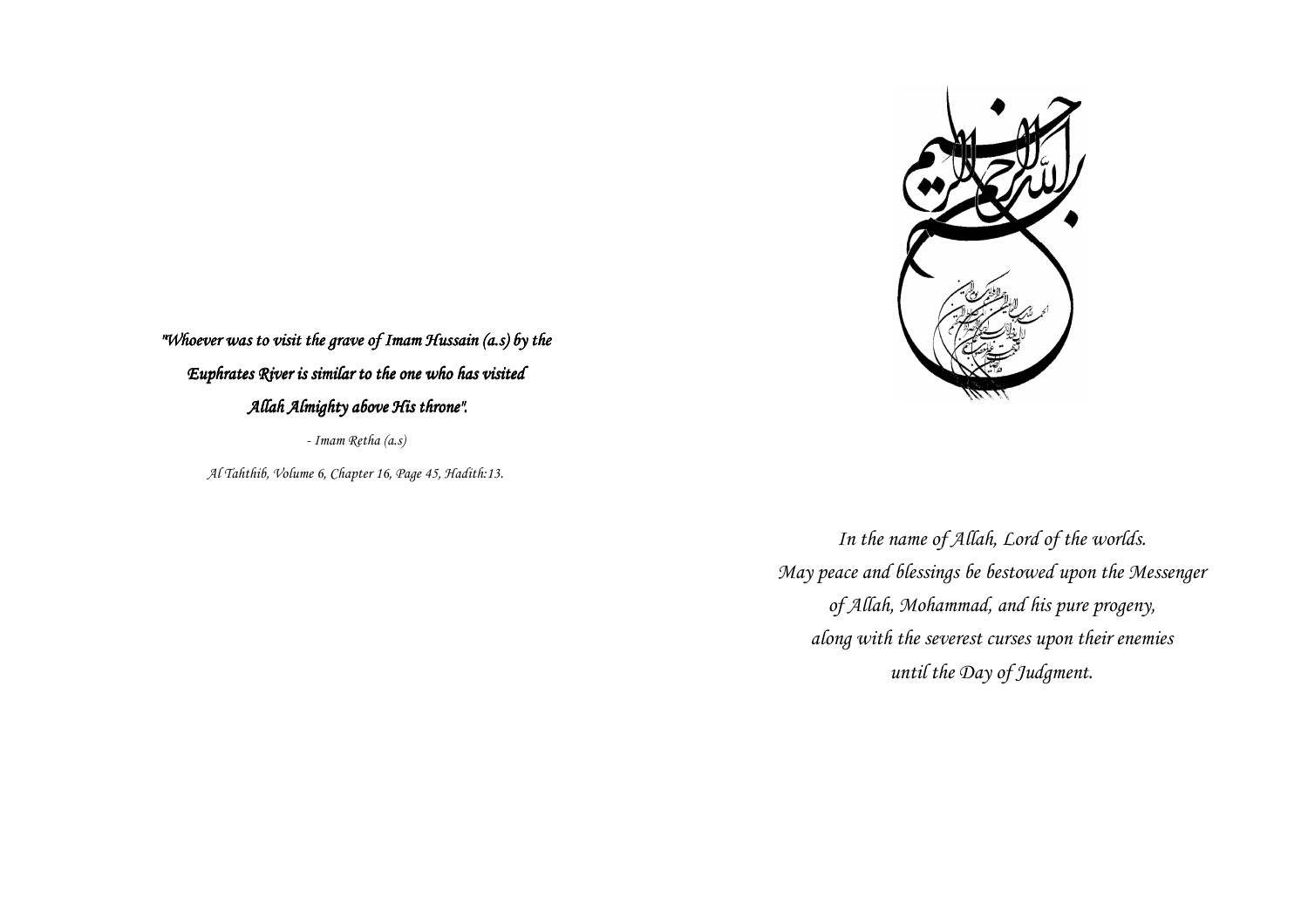| Imam Hussain (a.s) seeks forgiveness for his pilgrims 38       |
|----------------------------------------------------------------|
|                                                                |
| The pilgrim of Imam Hussain (a.s) and eternal happiness  43    |
|                                                                |
|                                                                |
|                                                                |
|                                                                |
|                                                                |
| The one who does not visit the grave of Imam Hussain (a.s)  54 |

| <b>Contents</b>                                                      |
|----------------------------------------------------------------------|
|                                                                      |
|                                                                      |
|                                                                      |
|                                                                      |
|                                                                      |
|                                                                      |
|                                                                      |
|                                                                      |
| Prophets yearn to visit the grave of Imam Hussain (a.s) 14           |
|                                                                      |
|                                                                      |
| Imam Hussain (a.s)'s pilgrim saved on Judgment Day 18                |
| Visiting Imam Hussain (a.s) while thirsty, sorrowful and sinful 18   |
| The Prophet (saww) visits the pilgrims of Imam Hussain (a.s)  19     |
| Fatimatul Zahra (a.s) and the pilgrims of Imam Hussain (a.s) 20      |
| Allah Almighty is satisfied with the pilgrim of Imam Hussain (a.s)21 |
| The minimum reward for the pilgrim of Imam Hussain (a.s) 22          |
|                                                                      |
|                                                                      |
|                                                                      |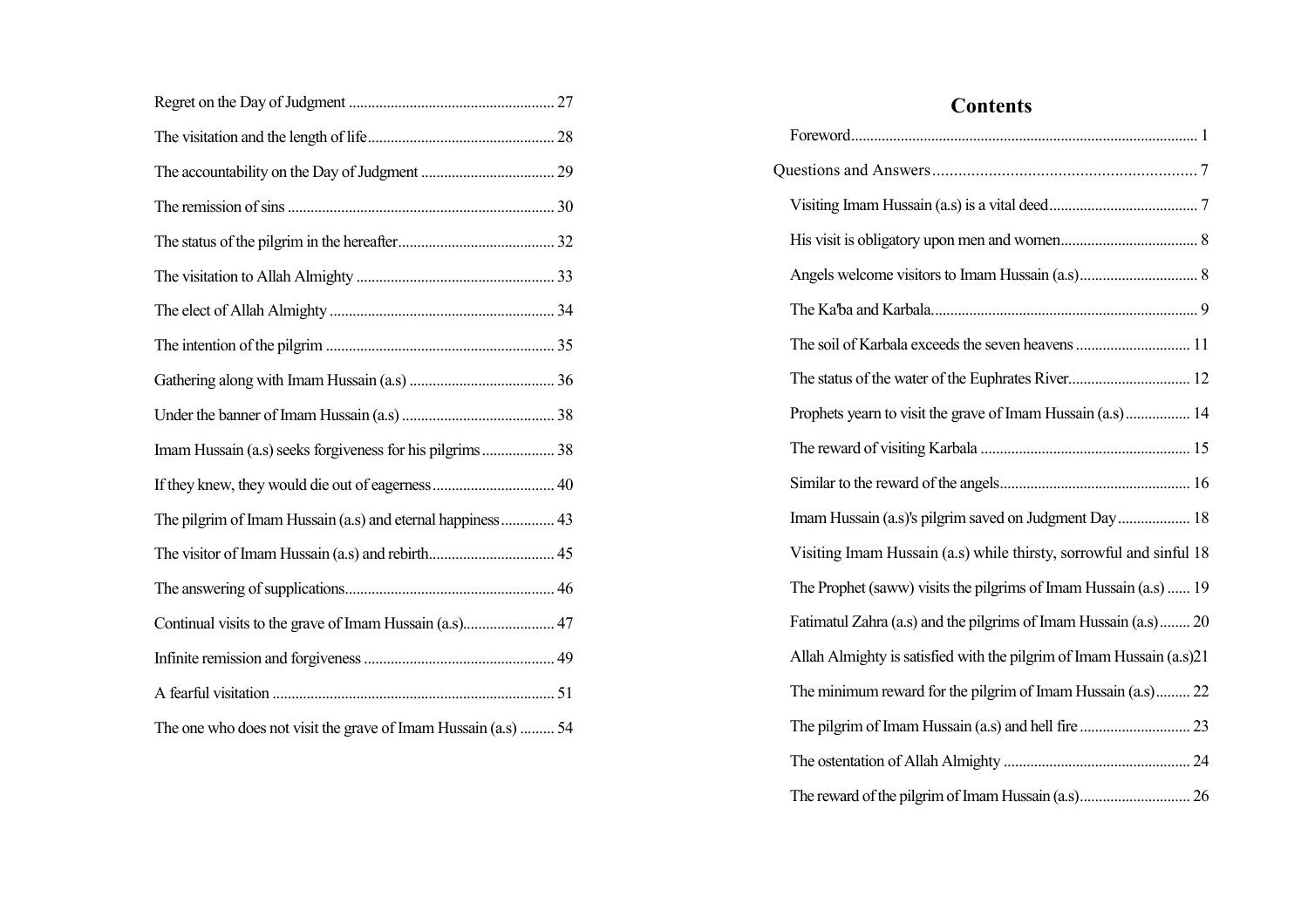However, the tragedy of Imam Hussain (a.s) gives rise to gatherings which entail mourning, weeping, rituals, feeding Muslims and other various services within the twenty four hours of the  $10^{th}$  of Muharram.

 These rituals most evidently exceed those which take place for the tragedies of the other holy thirteen infallibles (a.s) throughout the entire year. It is apparent that theparticipants in the gatherings and rituals of Imam Hussain (a.s) are a lot greater in number and undoubtedly, this is due to the fact that it is only Allah Almighty who wishes for this to occur. He (swt) has made Imam Hussain (a.s) and his matter an exception, just as the Prophet (saww), Imam Ali (a.s), Fatimatul Zahra (a.s) and all the Imams (a.s) up until Imam Mahdi (a.s) had dealt with the incident of Ashuraa' in an exclusive manner.

In regards to Imam Hussain (a.s), Imam Mahdi (a.s) said: "And for you, I shall shed blood instead of tears".<sup>1</sup>

Imam Mahdi (a.s) mentioned the shedding of blood for his grandfather Al-Hussain (a.s), something which he (a.s) never expressed for any other from amongst his infallible forefathers (a.s) or even his grandmother Fatimatul Zahra (a.s).

#### Foreword

All praise is due to Allah Almighty, and may the prayers be bestowed upon Mohammad and his pure progeny, along with the severest curses upon their enemies until the Day of Judgment.

Indeed, the love of Imam Hussain (a.s) is present in the heart of every Shi'i Muslim, and that the mystery behind the permanence of Shi'ism is its inspiration from the principles of the incident which took place in the holy land of Karbala on the day of Ashuraa'.

There are four people who are known to be better than Imam Hussain (a.s). These being his grandfather, the Messenger of Allah Almighty (saww), his father Imam Ali (a.s), his mother Fatimatul Zahra (a.s) and his brother Imam Hassan (a.s). Imam Hussain (a.s) stated in Karbala: "My grandfather is better than me, my father is better than me, my mother is better than me and my brother is better than me, and for me and every Muslim is an excellent example in the Messenger of Allah Almighty".<sup>1</sup>

<sup>1</sup> Al Mazaar, By: Mohammad bin al Mahdi (r.a), Page 501

<sup>1</sup> Al Awaalim lil Imam al Hussain, Page 246.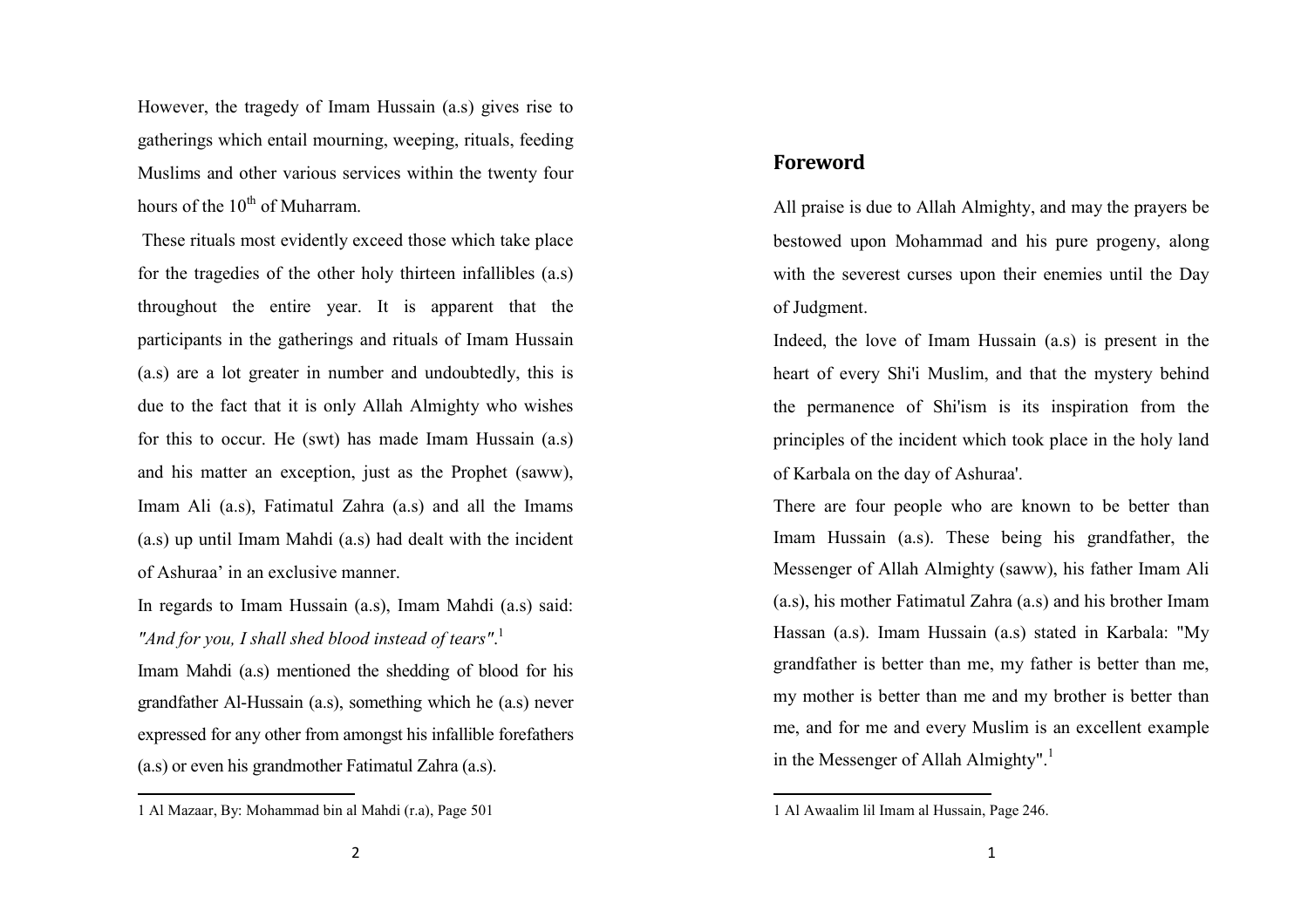As for the land of Karbala, It has been narrated from Imam al Sadiq (a.s):

"The land of the Ka'ba said: "Which land is like me? For the house of Allah has been built on me; people come towards me from far distances and I have been made the shrine of Allah and his safe place. Allah Almighty then addressed it stating: Enough and keep quiet, the grace of what you have been favored with is like a drop on a needle that has been placed into the ocean and lifted up from the ocean of grace that I have favored Karbala with. And if it was not for the soil of Karbala I would have not favored you and if it was not for whom Karbala had embraced [i.e. Imam Hussain  $(a.s)$ ] I would not have created you or the house you have prided yourself with (the Ka'ba above you). Therefore, calm down, do not utter and be obedient,humble and submissive toward the land of Karbala."<sup>1</sup>

It has also been narrated in a long hadith from theMessenger of Allah Almighty (saww), that he stated:"Karbala…it is the best part of the earth, and of greatest sanctity."<sup>2</sup>

It is therefore crystal clear that the matter of Imam Hussain (a.s) is exclusive in all aspects.

Imam Hussain (a.s) is unique and distinguished due to several reasons. This is evident by the intensified mourning upon him, the established rituals in remembrance of his tragedy and the travelling towards his holy shrine on every important Islamic occasion. The narrations which have been narrated by AhlulBayt (a.s) make great emphasis on the pilgrims of Imam Hussain (a.s) and also on those who maximize their rituals in their love for him (a.s). Such individuals are said to be due unprecedented rewards.

As for the day of Ashuraa', it has been narrated that Imam Hassan (a.s) said to his brother Imam Hussain (a.s): "There is no day like your day O' father of Abdullah".

This brings to mind the phrase which a vast majority of people tend to quote: "Every land is Karbala and every day is Ashuraa". This phrase uttered is actually incorrect, since it contradicts what has been narrated from the infallibles (a.s), in that, "There is no land like Karbala and no day similar to Ashuraa".

<sup>1</sup> Kaamil al Ziyaraat, Chapter 88, Page 450 2 Ibid. Page 447

<sup>1</sup> Bihaarul Anwaar, Volume 45, Page 218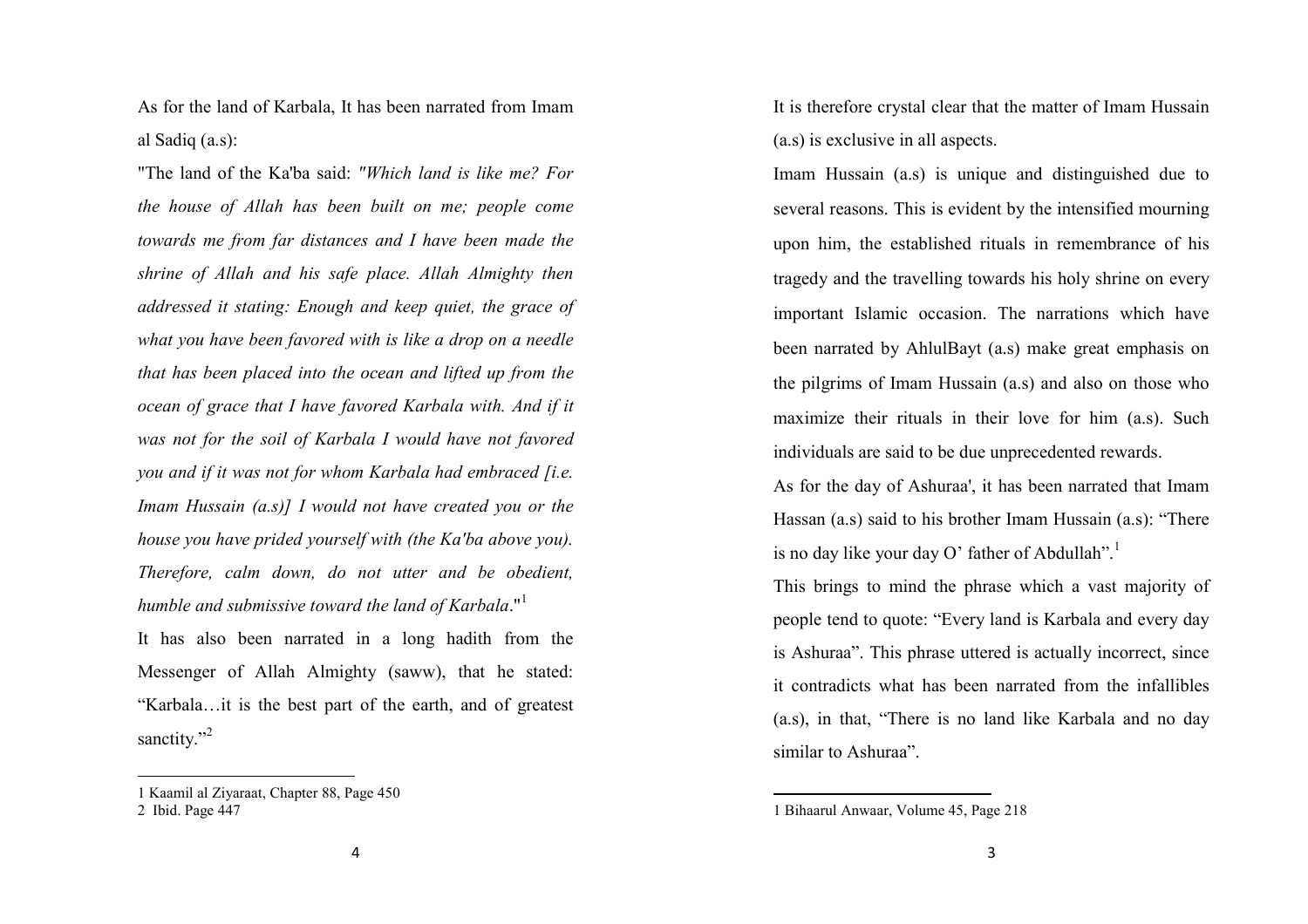of Imam Hussain (a.s). This is a reality that is most certainly sensed through their various valuable publications and writings.

This booklet between your hands is a compilation ofquestions that have been directed to The Eminent Grand Islamic Authority Ayatollah Sayid Sadiq Hussaini Shirazi along with their answers, teachings and phrases that have been translated for the benefit of Muslims residing in Western and English speaking countries. This booklet also includes various religious enquiries which have been forwarded to his eminence in the same respect.

I ask Allah Almighty to include us in His absolute bounty, and to rescue us from His indignation and wrath that He has placed upon those that opposed, oppose or shall oppose Imam Hussain (a.s) and his rituals. May He (swt) help the believers to be from amongst those who encourage the establishment of Hussaini rituals and bestow upon them enough strength to endure hardships and difficulties in the path of Imam Hussain (a.s).

And May the peace and blessings be bestowed upon the Noble Prophet and Messenger Mohammad (saww) and upon his pure progeny.

Therefore the duty of the believers is that they increase their efforts for the sake of spreading the imperishable teachings of Karbala and the establishment of the rituals of Imam Hussain (a.s), along with enduring hardships and difficulties, the same way the believers had endured them in the past; since Allah Almighty deals with whatever is related to Imam Hussain (a.s) in a very special manner.

Throughout history, the Eminent Islamic Shi'i Jurisdictions adhered to the values of Ashuraa'. An example of these Eminent Islamic Jurisdictions is the sacred Jurisdiction of the honorable Shirazi family, who specifically, in the past two decades have revived the matter of Imam Hussain (a.s) due to their devotion and love for him (a.s) and are thus acknowledged for their piety and sincerity.

The Grand Islamic Authority and Jurist late Imam Sayid Mohammad Shirazi (May Allah Almighty elevate his statuses) along with the current Marj'a Taqlid of the Shi'a world, The Grand Islamic Authority and Jurist Ayatollah Sayid Sadiq Shirazi, have constantly emphasized theimportance of reviving the principles of Karbala and the values of Ashuraa' in every instant. The two eminent jurists have and still urge for the revival of the rituals and the establishment of mourning gatherings upon the martyrdom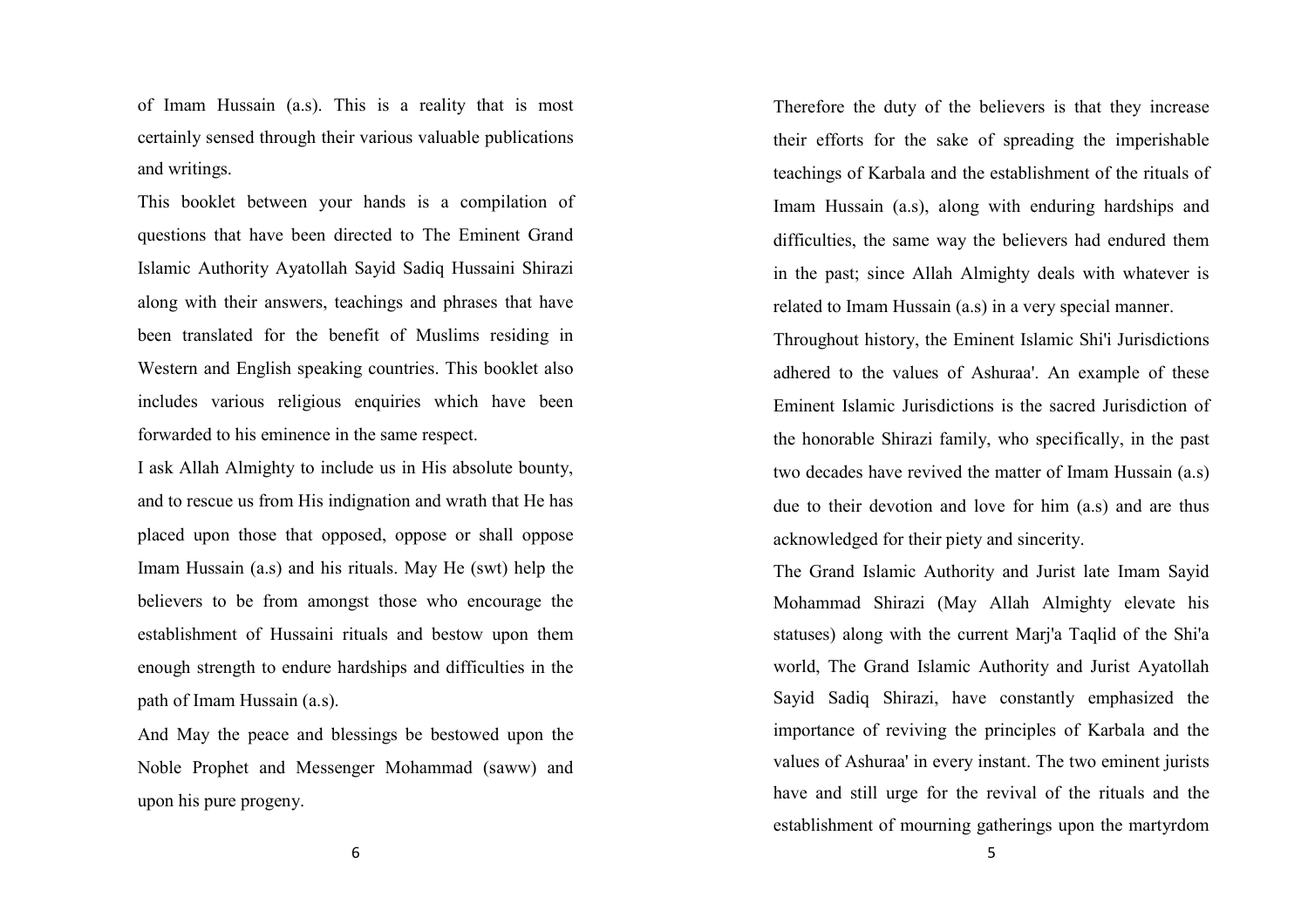(a.s) is a duty upon every believer who believes in Imamate from Allah Almighty."<sup>1</sup>

## His visit is obligatory upon men and women

**Question (2):** Is this necessity allocated to men alone or are women also included?

Answer: It includes women as well, and various venerable narrations have confirmed that there is no difference between men and women in this matter.

It has been narrated from Um Saeed Al-Ahmasiyah that she said: "I was asked by Imam Sadiq (a.s): Do you visit the shrine of Imam Hussain (a.s)?

I replied: Yes, I do.

He then said: visit him because the visiting of Imam Hussain (a.s) is obligatory upon both men and women."<sup>2</sup>

# Angels welcome visitors to Imam Hussain (a.s)

The grand Islamic Authority and Ayatollah Sayid Sadiq Hussaini Shirazi then added: The pilgrims of Imam Hussain (a.s) have a high and great status near Allah Almighty, and

# Questions and Answers

# Visiting Imam Hussain (a.s) is a vital deed

**Question (1):** Is visiting the shrine of Imam Hussain (a.s) a vital deed for every Muslim and believer?

Answer: Yes, undoubtedly. Many narrations exist regarding this matter and from amongst them is the following narration from Imam Sadiq (a.s):

"If any of you performs Hajj his entire lifetime but does not visit the shrine of Imam Hussain (a.s), he would have left a right of the rights of the Prophet (saww); because the right of Imam Hussain (a.s) is a duty from Allah Almighty upon every Muslim that it be fulfilled."<sup>1</sup>

Visiting the shrine of Imam Hussain (a.s) has also proven to be a necessity in which the benefits and blessings one may receive have been emphasized in the following narration of Imam Baqir (a.s):

"Order our Shi'a to visit the shrine of Imam Hussain (a.s), since doing so increases sustenance, extends life, and removes evil; and that visiting the grave of Imam Hussain

<sup>1</sup> Wasa'il Al-Shia, Volume 14, Chapter 37, Ta'kid Istihbab Ziyarat Al-Hussain (a.s), Page 413, Hadith number 19483.

2 Wasa'il Al-Shia, Volume 6, Chapter 39 Istihbaab Ziyarat Al-Nisa' Al-Hussain (a.s), Page 437, Hadith 19537.

<sup>1</sup> Al-Tahthib. Volume 6, Chapter 16 Fathl Ziyarat Al-Imam Al-Hussain (a.s), Page 42, Hadith number 2.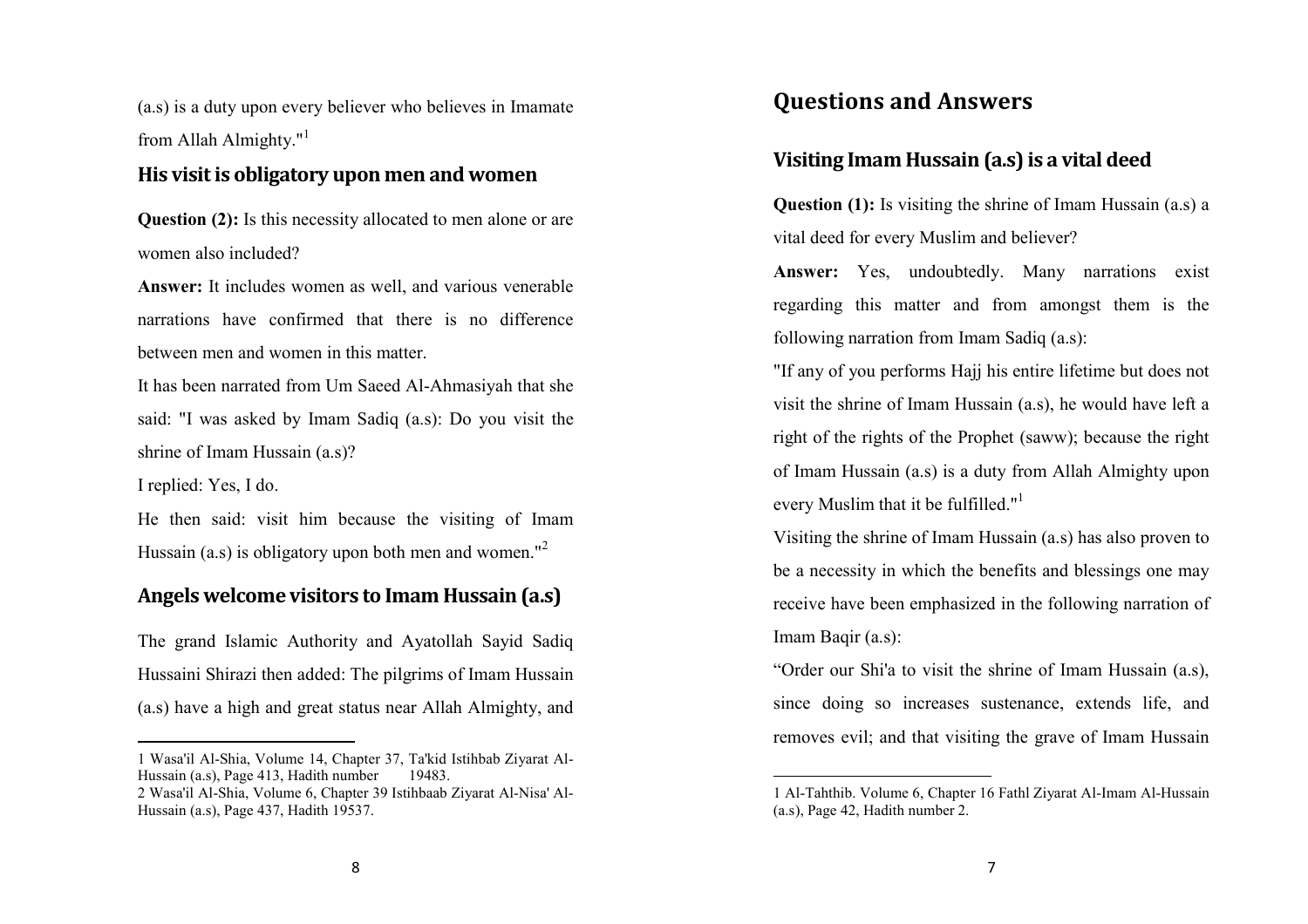been built upon me; people come towards me from fardistances and I have been made the shrine of Allah and his safe place. Allah Almighty then addressed it stating: Enough and keep quiet, the grace of what you have been favored with is like a drop on a needle that has been placed into the ocean and lifted up from the ocean of grace that I have favored Karbala with. And if it was not for the soil of Karbala I would have not favored you and if it was not for whom Karbala had embraced (i.e. Imam Hussain (a.s)) I would not have created you or what you are proud of (the Ka'ba above you). Therefore, calm down, do not utter and be obedient, humble and submissive toward the land of Karbala; and do not become arrogant towards the land of Karbala, otherwise I shall wipe you to the fire of hell."<sup>1</sup> Imam Sadiq (a.s) also states in regards to the soil of Karbala: "In the soil of Karbala is a remedy of every illness and it is the greatest medicine."<sup>2</sup>

His eminence then expressed another narration confirming that the land of Karbala is a portion from heaven:

that the angels greet, welcome and convoy them when they are leaving the Holy shrine.

Imam Sadiq (a.s) said: "Four thousand angels with tousled and dusty hair are crying on the grave of Imam Hussain (a.s) till the judgment day, and their leader is an angel called Mansour. All the pilgrims are greeted and welcomed by these angels and when the pilgrim is leaving, they bid farewell and convoy him and if he was to become ill, they would visit him or if he dies they will pray on his body and ask for his remission after his death."<sup>1</sup>

This narration highlights the magnificence, greatness and uniqueness of visiting the shrine of Imam Hussain (a.s) and the exclusivity of his visitation.

#### The Ka'ba and Karbala.

Question (3): Are there any exclusives with regards to Karbala and the land which Imam Hussain (a.s) is buried in? Answer: Yes, the same way there are exclusives for the lovers of Imam Hussain (a.s), the same applies to his pure land. Imam Sadiq (a.s) had stated that: "The land of the Ka'ba said: "Which land is like me? For the house of Allah has

<sup>1</sup> Wasa'il al Shia, Volume 14, Chapter 68, Page 514, Hadith: 19720 2 Man la Yahtharuhu al Faqih, Volume 2, Page 599, Hadith: 3204

<sup>1</sup> Furu' Kafi, Volume 4, Page 581, Hadith: 7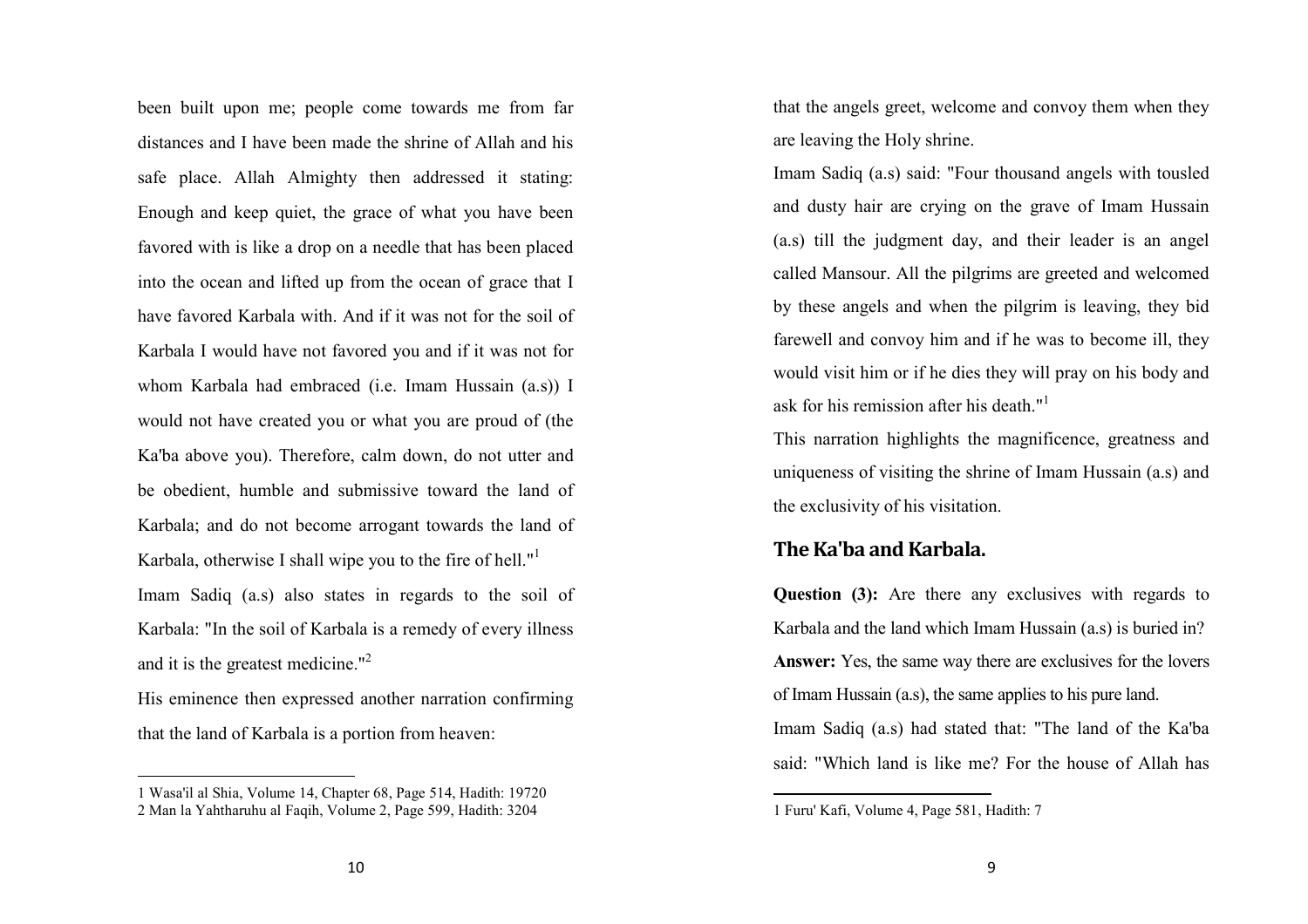would penetrate through the seven heavens [while the prayer is being lifted up]."<sup>1</sup>

This truly is an amazing narration which, after pontification, aids us to recognize the grandeur and generosity ofAlmighty Allah (swt), in that He has bestowed upon us such great rewards for something which is not so difficult to carry out. It is incumbent upon us that we be thankful and grateful towards Him as He (swt) has given us such a blessed advantage of being able to prostrate on the soil of Imam Hussain (a.s).

#### The status of the water of the Euphrates River

Question (4): Just like the land of Karbala and its exclusiveness from other lands, does the water of Euphrates have any form of exclusivity as well? Is there any difference between the water of Euphrates and other rivers of the world?

Answer: Yes. The water of Euphrates is an exception the same way in which there is an exclusivity in the status of the soil of Imam Hussain (a.s)'s grave, his lovers, pilgrims and mourners. There are several narrations evidencing this reality which are as follows:

Imam Ali Ibn Al-Hussain (a.s) said: "God has chosen the land of Karbala as a safe and blessed shrine twenty four thousand years before creating the land of the Ka'ba, and if Allah Almighty was to cause the earth to quake, He shall uplift the land of Karbala with its glowing soil to the sky and place it in the finest garden of heaven and it is the best settlement in heaven, whereby none other than Prophets and Messengers would reside there; and that this land will shine for the inhabitants of the heaven as a luminous star that shines for the people of earth. Its light shall make the inhabitants of heaven stare as it calls: I am the pure, holy and blessed land of Allah Almighty that has embraced the prince of martyrs within it."<sup>1</sup>

# The soil of Karbala exceeds the seven heavens

#### Imam Sadiq (a.s) stated:

"If one was to complete one round of prayer beads made from the clay of Karbala by seeking forgiveness from Allah Almighty or any other prayer, Allah Almighty shall count it as seventy times and that prostrating upon it [during prayer]

<sup>1</sup> Wasaa'il al Shia, Volume 6, Chapter 16, Page 456, Hadith: 8430.

<sup>1</sup> Kaamil al Ziyaraat, Chapter 88, Page 268, Hadith: 5.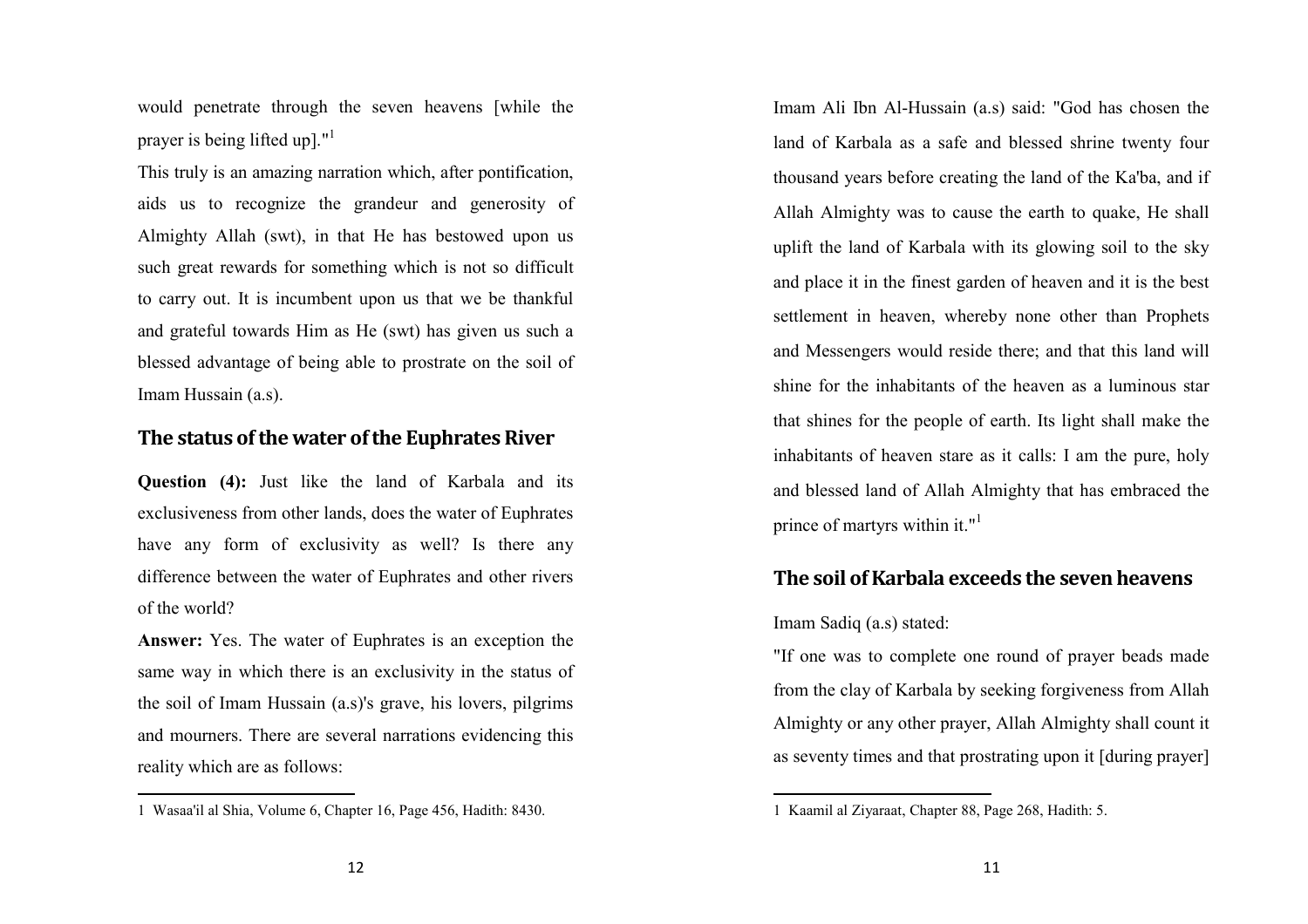holy shrine of Imam Hussain (a.s). This is of the mercy and affection from Allah Almighty towards the pilgrims of Imam Hussain (a.s). Our duty is only but to thank Allah Almighty for His bestowment of such a wonderful blessing.

# Prophets yearn to visit the grave of Imam Hussain (a.s)

Question (5): Is yearning to visit the shrine of Imam Hussain (a.s) related to his lovers and his Shi'a alone? And in another phrase: How do Prophets deal with the matter of Imam Hussain (a.s)?

Answer: The visitation of Imam Hussain (a.s) is not specialized in the loving Shi'a alone. In fact, even the Prophet's (a.s) of Allah Almighty yearn to visit the holy shrine of Imam Hussain (a.s).

Imam Sadiq (a.s) stated: "There is no Prophet in the heaven and on earth that does not ask Allah Almighty to provide him with permission in order to visit the shrine of Imam Hussain (a.s), and therefore a group of Prophets descend down to the earth and a group ascends."<sup>1</sup>

Imam Ali (a.s) said: "Euphrates is the best of waters in this world and the hereafter."<sup>1</sup>

Ibn Qowlowaih has narrated: "Imam Ali ibn Al-Hussain (a.s) said: "Every night an angel comes to earth along with three ounces of musk from Heaven, and places them in the Euphrates, and there is neither a river in the east or west with greater blessings than it."<sup>2</sup>

Another narration that has reached us in respect of the Euphrates River had been narrated from Imam Hussain(a.s), as he said: "Heavenly drops fall into the Euphrates daily." $3$ 

Indeed, the splendor of Allah Almighty is ever so great and His generosity upon his creation is abundant in that He has glorified the believers on the visitation of Karbala and has given them special treatment by inviting them through his beloved Prophet (saww) and His pure progeny (a.s). They are given a chance to purify themselves and drink from the water of the river Euphrates which itself, has its own specific holy qualities, as well as concluding by visiting the

<sup>1</sup> Furu' Kafi, Volume 4, Page 588, Hadith: 6.

<sup>1</sup> Ibid. Volume 14, Chapter 34, Page 407, Hadith: 19472.

2 Mustadrak al Wasa'il, Volume 17, Chapter 19, Page 22, Hadith: 2.

<sup>3</sup> Kaamil al Ziyaraat, Chapter 13, Page 48, Hadith: 8.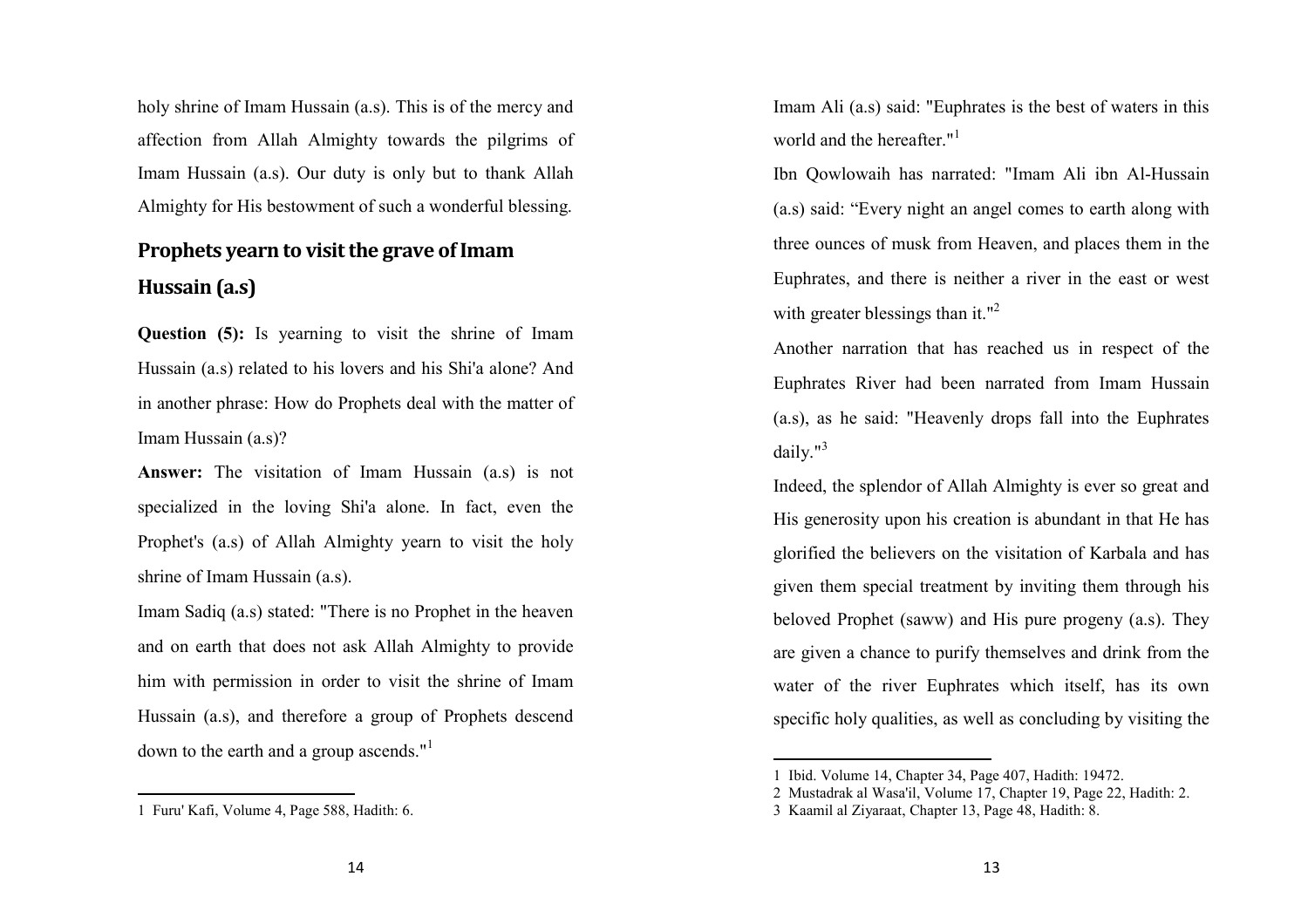I then asked: And what is the reward of the person who visits the grave of Imam Hussain (a.s)? Imam Retha (a.s) replied: "I vow by Allah Almighty that its reward is heaven." $1$ 

# Similar to the reward of the angels

Question (7): In several noble ahadith, it is confirmed that Allah Almighty has appointed angels near the grave of Imam Hussain (a.s) to worship Him Almighty. Therefore, what is the relation between the angels worshipping Allah Almighty at the grave of Imam Hussain (a.s) and the pilgrims that head towards the holy shrine of Imam Hussain (a.s)?

Answer: The pilgrims of Imam Hussain (a.s) shall participate in the reward of their worshipping in that sacred and pure place, as well as enjoying its moral and spiritual atmosphere.

Imam Sadiq (a.s) stated: "Allah Almighty has appointed seventy thousand angels to worship him around the grave of Imam Hussain (a.s). One of their prayers is equal to one thousand prayers of a human's prayers; the reward of their prayers shall be counted for Imam Hussain (a.s)'s pilgrims, Another narration that indicates the visiting of the angels to the shrine of Imam Hussain (a.s) is as follows:

Imam Sadiq (a.s) said: "Between the grave of Imam Hussain (a.s) and the seventh heaven are descending and ascending angels. $"$ <sup>1</sup>

## The reward of visiting Karbala

**Question (6):** The pilgrims of Imam Hussain (a.s) are many, and therefore, what is the reward that Allah Almighty shall reward them with?

Answer: Noble ahadith confirm that Allah Almighty has assigned great reward and many advantages for the pilgrims of Imam Hussain (a.s), of them are: the remission of sins, right of intercession, and more as mentioned in the following noble narration:

It has been narrated that Hussain bin Ali Al-Washa' said: "I asked Imam Retha (a.s): What is the reward of one who visits the grave of one of the Imams (a.s)?

Imam Retha (a.s) replied: It is similar to visiting the grave of Imam Hussain (a.s).

<sup>1</sup> Mustadrak al Wasa'il, Volume 10, Chapter 2, Page 183, Hadith: 5.

<sup>1</sup> Man la Yahtharuhu al Faqih, Volume 2, Page 579, Hadith: 3168. Note that the context of this noble narration aims to express the continuous visitation of the angels to the grave of Imam Hussain (a.s).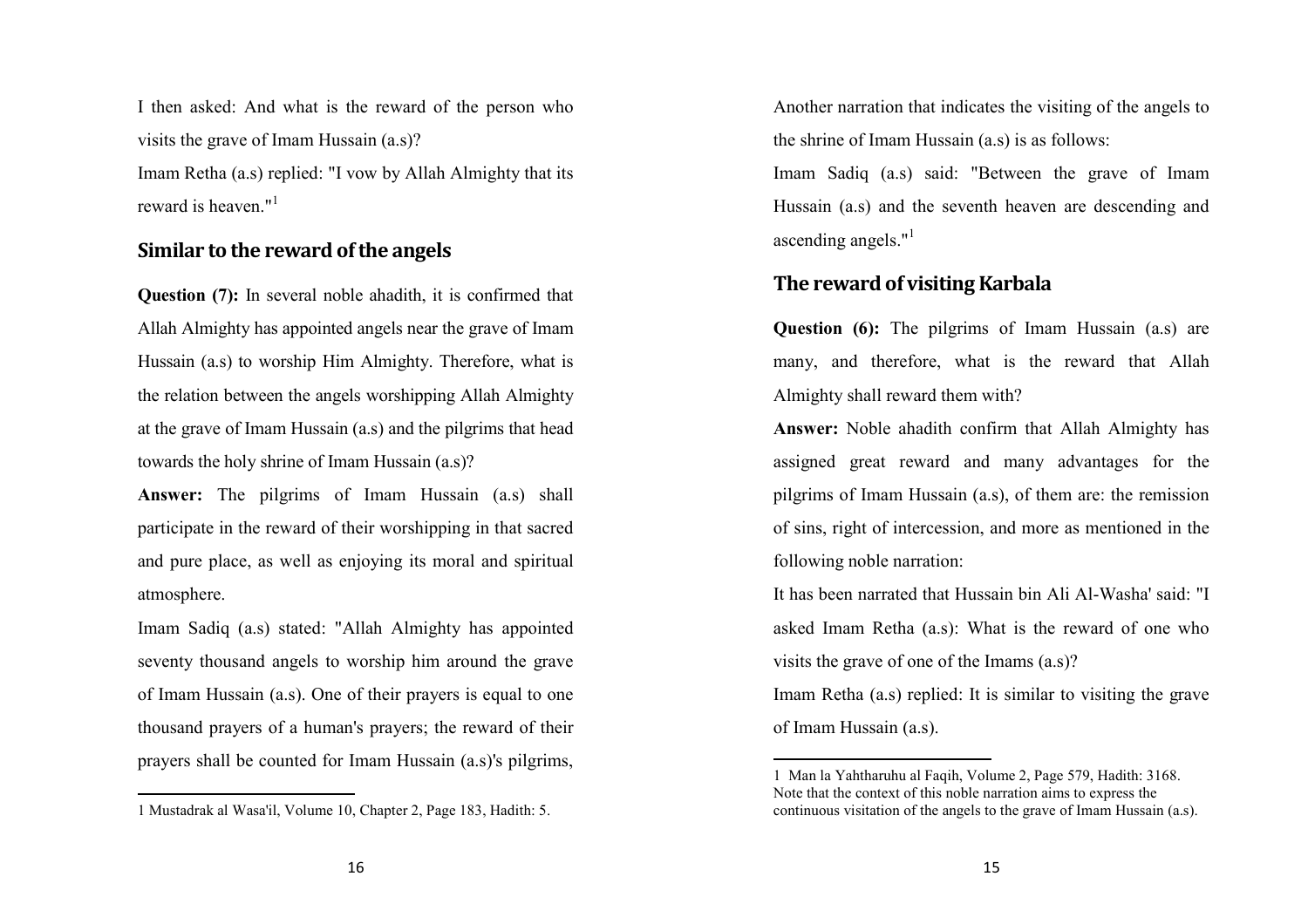# Imam Hussain (a.s)'s pilgrim saved on Judgment Day

Question (8): How shall the situation of the pilgrim of Imam Hussain (a.s) during the Day of Judgment be? Answer: Imam Hussain's (a.s) pilgrim shall be included in many advantages during the Day of Judgment as narrated by Imam Baqir (a.s):

"Zurarah inquired from Imam Baqir (a.s): What do you say regarding one that visits the grave of Imam Hussain (a.s) in the state of fear?"

Imam Baqir (a.s) replied: "Allah Almighty shall secure him during the day of great horror and that the angels shall approach him with good tidings and shall state: Do not be afraid, today is your day, the day you shall be successful and victorious in."<sup>1</sup>

# Visiting Imam Hussain (a.s) while thirsty, sorrowful and sinful

**Question (9):** Imam Hussain (a.s) was martyred while thirsty, sorrowful, compelled and oppressed. Therefore, is there any difference between the pilgrim who heads and upon his killers are the curses of Allah Almighty, the angels and the humans altogether for eternity."<sup>1</sup>

It is worth mentioning that AhlulBayt (a.s) have encouraged their Shi'a and their lovers in visiting the grave of the prince of martyrs Imam Hussain (a.s) despite being in the state of fear or danger.

Mu'awiyah bin Wahab had narrated: Imam Sadiq (a.s) had said to me: "O Mu'awiyah, do not stop visiting ImamHussain's (a.s) grave, because the one who stops visiting Imam Hussain (a.s) would regret doing so as much as he wishes that his own grave would be near the grave of Imam Hussain (a.s). Would you not like that Allah Almighty considers you of those who the Holy Prophet (saww), Lady Fatima (a.s) and the Imams (a.s) had prayed for them? Would you not like to be of those whose past faults were forgiven so that their book of deeds changes and thus their sins during seventy years are remitted? Would you not like to be as those who leave this world while they are pure? Would you not like to be of those who the Holy Prophet (saww) shakes their hands during the Day of Judgment?"<sup>2</sup>

<sup>1</sup> Wasaa'il al Shia, Volume 14, Chapter 47, Page 456, Hadith: 19591.

<sup>1</sup> Kaamil al Ziyaraat, Chapter 43, Page 121, Hadith: 1.

2 Al Tahthib, Volume 6, Chapter 16, Page 47, Hadith: 18.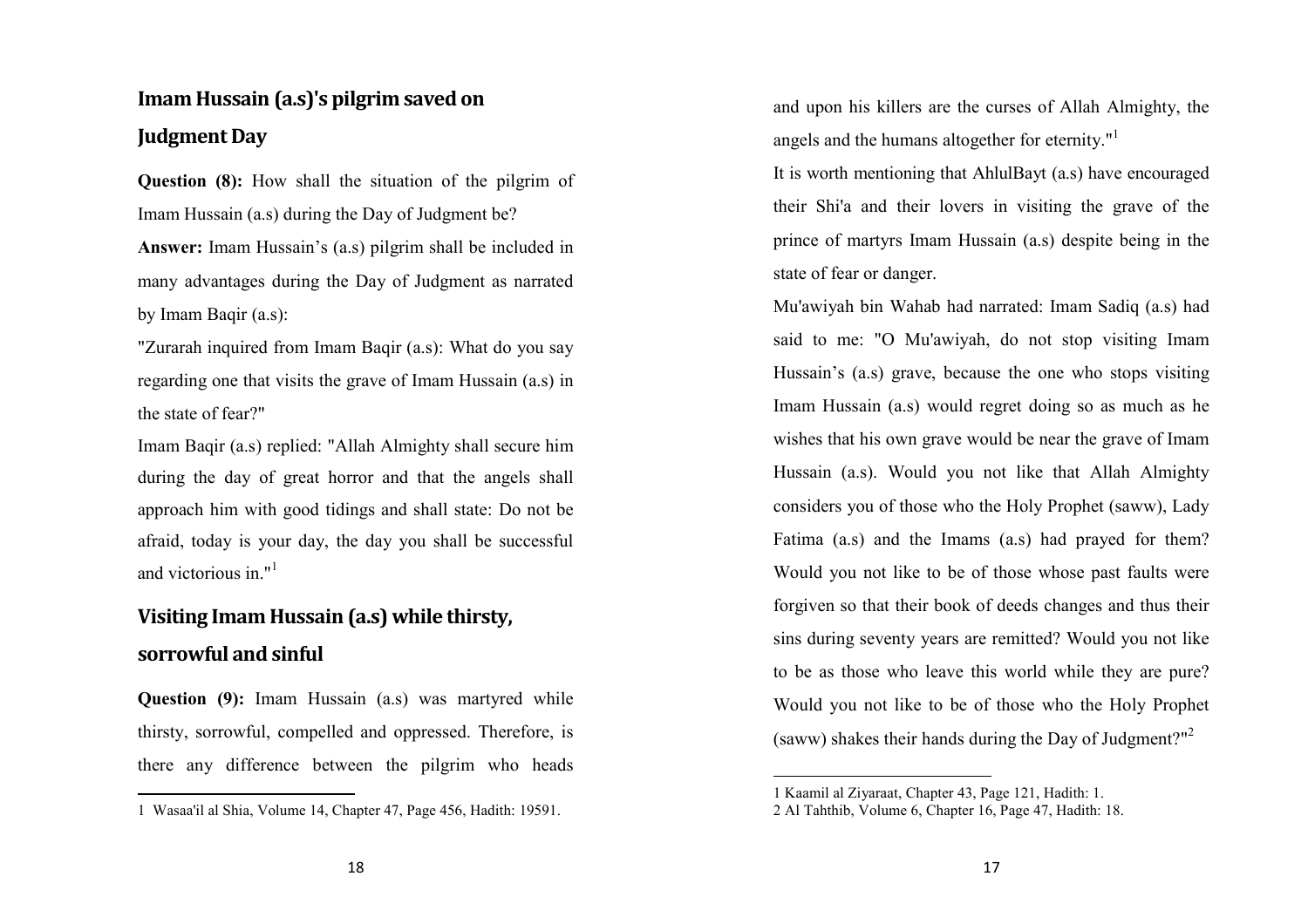Answer: Indeed, and the minimum reward is that the Messenger of Allah Almighty visits the pilgrims of Imam Hussain (a.s) and venerates them.

It has been narrated that Imam Hussain (a.s) had asked his grandfather the Messenger of Allah Almighty saying:"Dear father, what is the reward of one that visits you? The Holy Prophet (saww) replied saying: My son, the one who visits me when I am alive or dead, or if he visits your father, your brother or your sister, it becomes vital that I visit them during the Day of Judgment and release them from their sins."<sup>1</sup>

# Fatimatul Zahra (a.s) and the pilgrims of Imam Hussain (a.s)

Question (11): Certainly Fatimatul Zahra (a.s) had felt special affection towards Imam Hussain (a.s) as we witness in many narrations, that Imam Hussain (a.s) was the dearest one to her, therefore how shall her eminence deal with the pilgrims of her son Imam Hussain (a.s)?

Answer: According to various narrations, Fatimatul Zahra (a.s) shall be present on the land of Karbala and shall towards the holy shrine of Imam Hussain (a.s) thirsty, sorrowful, and compelled from the one who visits the holy shrine in a normal state?

Answer: This difference is reported in the following narration by Imam Baqir (a.s):

His eminence had stated: "Hussain, the one residing in Karbala was martyred while oppressed, woeful and thirsty. Therefore, Allah Almighty has promised that whenever a sick, thirsty, sad and sinful pilgrim visits the shrine of Imam Hussain (a.s) and asks Imam Hussain (a.s) to intercede for him towards Allah Almighty, Allah Almighty shall remove his sadness, forgive his sins, bless him with a long life and increase his sustenance so that it may be a lesson and an example for those of vision."<sup>1</sup>

# The Prophet (saww) visits the pilgrims of Imam Hussain (a.s)

Question (10): Does the Noble Prophet (saww) interact with the pilgrims of Imam Hussain (a.s) in a special manner during the Day of Judgment?

<sup>1</sup> Furu' Kafi, Volume 4, Page 548, Hadith: 4.

<sup>1</sup> Mustadrak al Wasa'il, Volume 10, Chapter 26, Page 239, hadith: 17.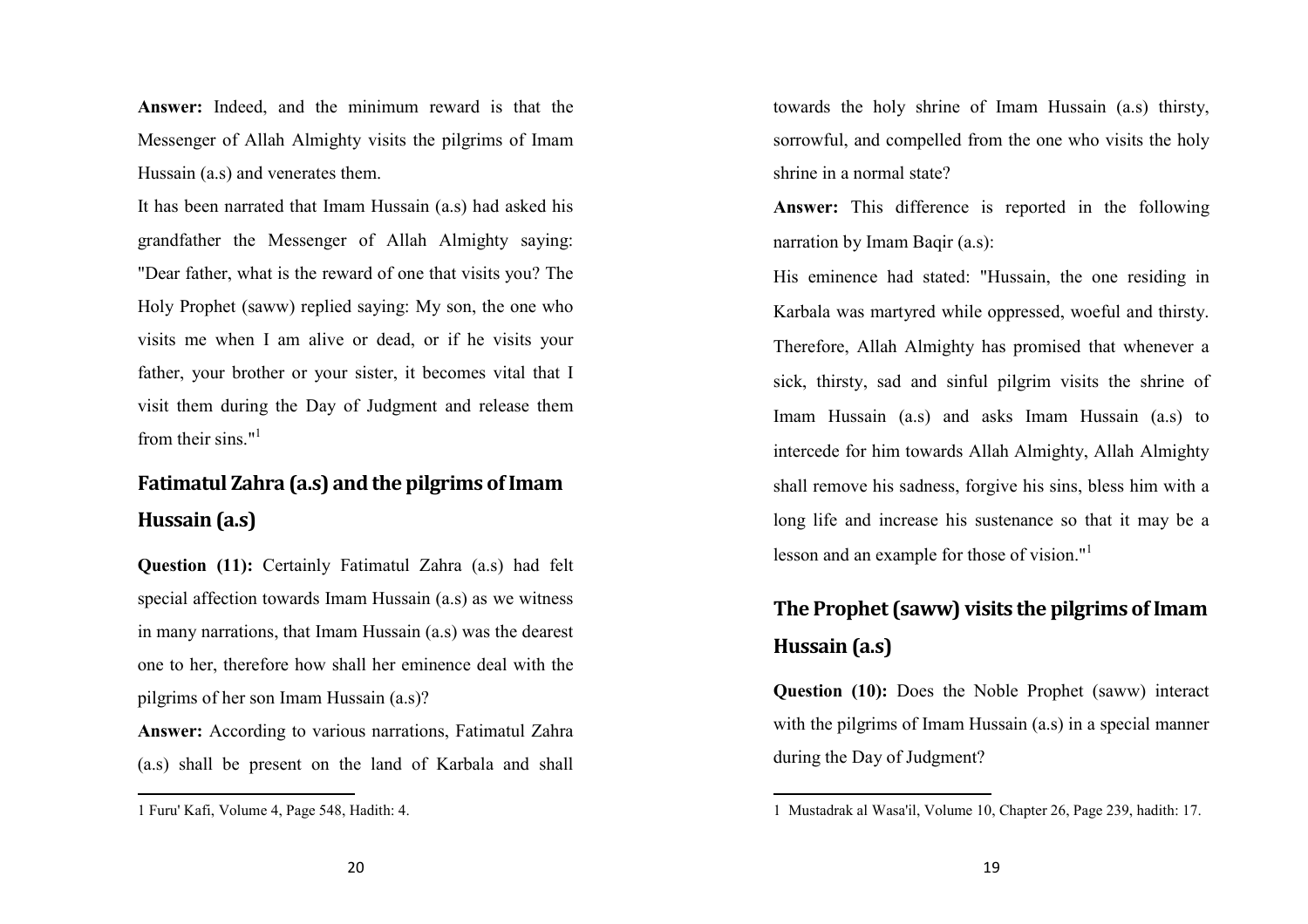Imam Sadiq (a.s) replied saying: O' Ibn Sinan, each Dirham shall be counted as a thousand and a thousand, and Imam Sadiq (a.s) continued counting thousands until he reached ten thousand. He then said: the rewards of one that donates in the way of visiting Imam Hussain (a.s) shall be elevated similarly, along with the acceptance and satisfaction of Allah Almighty and the prayers of Mohammad (saww), Imam Ali (a.s) the noble Imams (a.s) are better for him [and superior than any other reward]."<sup>1</sup>

# The minimum reward for the pilgrim of Imam Hussain (a.s)

Allah Almighty stands in protection and support of the pilgrims of Imam Hussain (a.s) as witnessed in several narrations.

Abdullah Bin Hillal stated: "I asked Imam Sadiq (a.s) saying: May I be a sacrifice for you O' Imam, may you tell me the minimum reward of the visitor of the grave of Imam Hussain (a.s)?

Imam Sadiq (a.s) replied to me saying: O' Abdullah, the minimum reward is that Allah Almighty shall protect him and his family until he returns back to them and during the Day of Judgment Allah Almighty shall be his protector."<sup>2</sup>

intercede for the remission of the sins of Imam Hussain (a.s)'s pilgrims.

Imam Sadiq (a.s) had said: "Indeed Fatima (a.s), Prophet Mohammad (saww)'s daughter, shall be present for the pilgrims of the grave of her son Imam Hussain (a.s) and shall ask for the remission of their sins."<sup>1</sup>

# Allah Almighty is satisfied with the pilgrim of Imam Hussain (a.s)

Question (12): It has been mentioned in many narrations that giving donations during Hajj is a good deed. However, does this apply to the visitation of Imam Hussain (a.s) as well?

Answer: Certainly. In fact, Allah Almighty shall greatly multiply the reward of whoever donates in the path of Imam Hussain (a.s).

Ibn Sinan said: "I asked Imam Sadiq (a.s): Your eminent father had once said: For the one who donates several Dirhams during Hajj, each Dirham shall be counted as one thousand Dirhams. Therefore, what is the reward of the one who donates in the way of visiting your grandfather Imam Hussain (a.s)?

<sup>1</sup> Wasaa'il al Shia, Volume 14, Chapter 58, Page 481, Hadith: 19651. 2 Kaamil al Ziyaraat, Chapter 39, Page 133, Hadith: 5.

<sup>1</sup> Kaamil al Ziyaraat, Chapter 40, Page 118, Hadith: 4.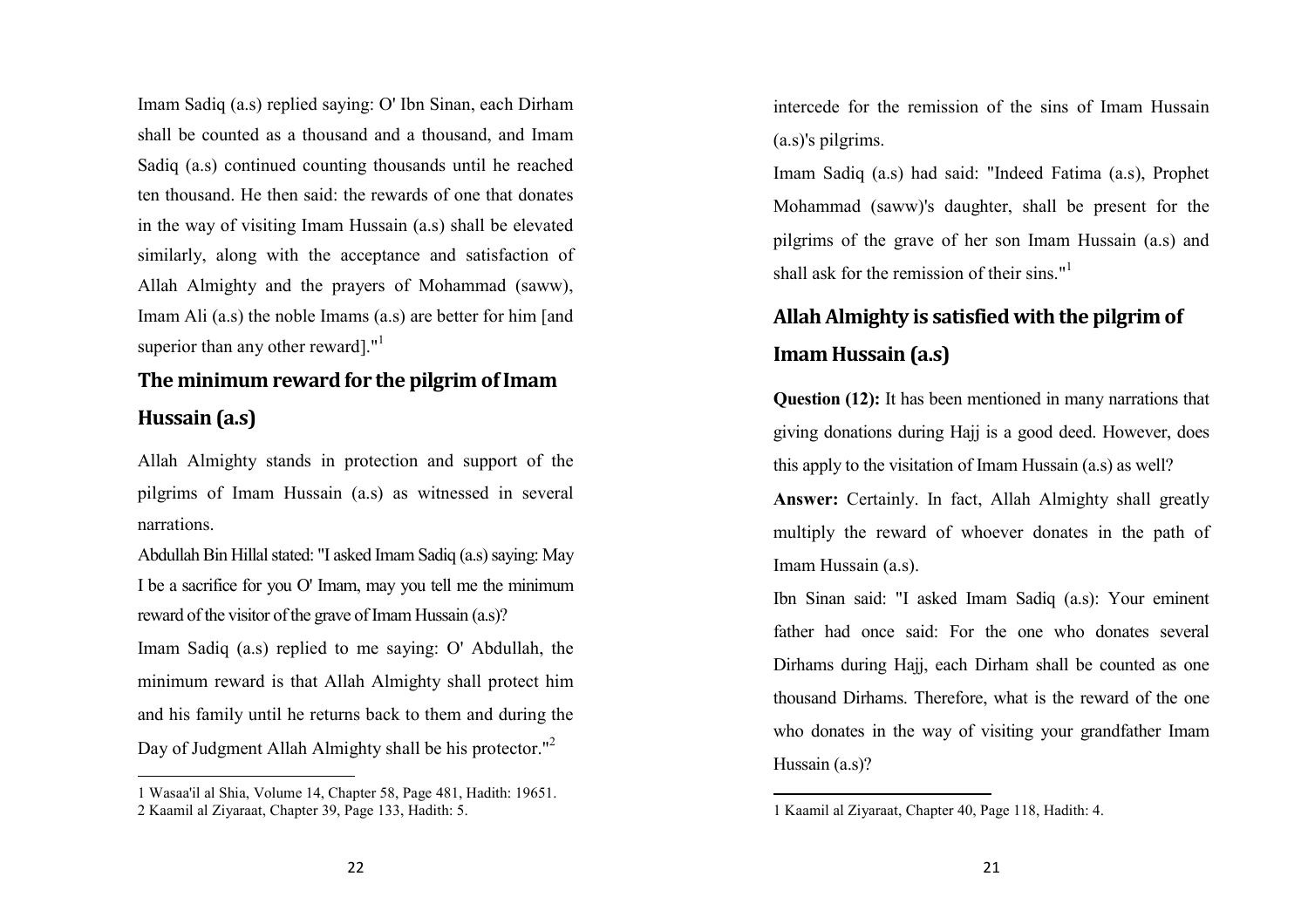witness the fire of hell, that the fire of hell shall never see you and neither shall it consume you".<sup>1</sup>

Indeed, the angels shall bring about many good tidings to the pilgrims of Imam Hussain (a.s) and state: If the pilgrim of Imam Hussain (a.s) knew of such good tidings, he would spend his entire life beside the grave of Imam Hussain (a.s) until the emergence of death.

Jabir al Ja'fi had narrated: "Imam Sadiq (a.s) remarked in a detailed statement: If you were to return from the grave of Imam Hussain (a.s), a caller shall call out to you and if you were to hear his call, you would spend your entire life near the grave of Imam Hussain (a.s). As he shall be saying: Blessed are you O' servant [of Allah Almighty], indeed you have achieved, attained and that you are safe; and that Allah Almighty has forgiven your past sin, and your actions are now fresh. "<sup>2</sup>

#### The ostentation of Allah Almighty

Question (13): The last two narrations have displayed good tidings from the infallible and the angels to the visitor of

#### The pilgrim of Imam Hussain (a.s) and hell fire

Angels give good news to the pilgrims of Imam Hussain (a.s) and state: "We vow before Allah Almighty that you shall never witness the fire of hell with your eyes."

Ali Ibn Maymoon had narrated that Imam Sadiq (a.s) had said to him: "O' Ali, visit the grave of Imam Hussain (a.s) and do not stop doing so.

Ali Ibn Maymoon then asked: "What is the reward of the one who visits him?"

Imam Sadiq (a.s) replied: The one who walks to his grave shall be granted a reward for each of his steps towards his holy grave and by every step a sin shall be erased and his status shall be elevated higher. And when the visitor approaches the grave, Allah Almighty appoints two angels to accompany him in order to record the good he utters and that they shall not record bad utterances; and if he was to return, they convoy him saying: O' companion of Allah, you have been forgiven, you are of the group of Allah Almighty, the group of his Holy Prophet (saww) and his pure progeny (a.s), and that we vow that you shall never

<sup>1</sup> Ibid. Hadith: 6.

2 Mustadrak al Wasaa'il, Volume 10, Chapter 26, Page 248, Hadith: 34.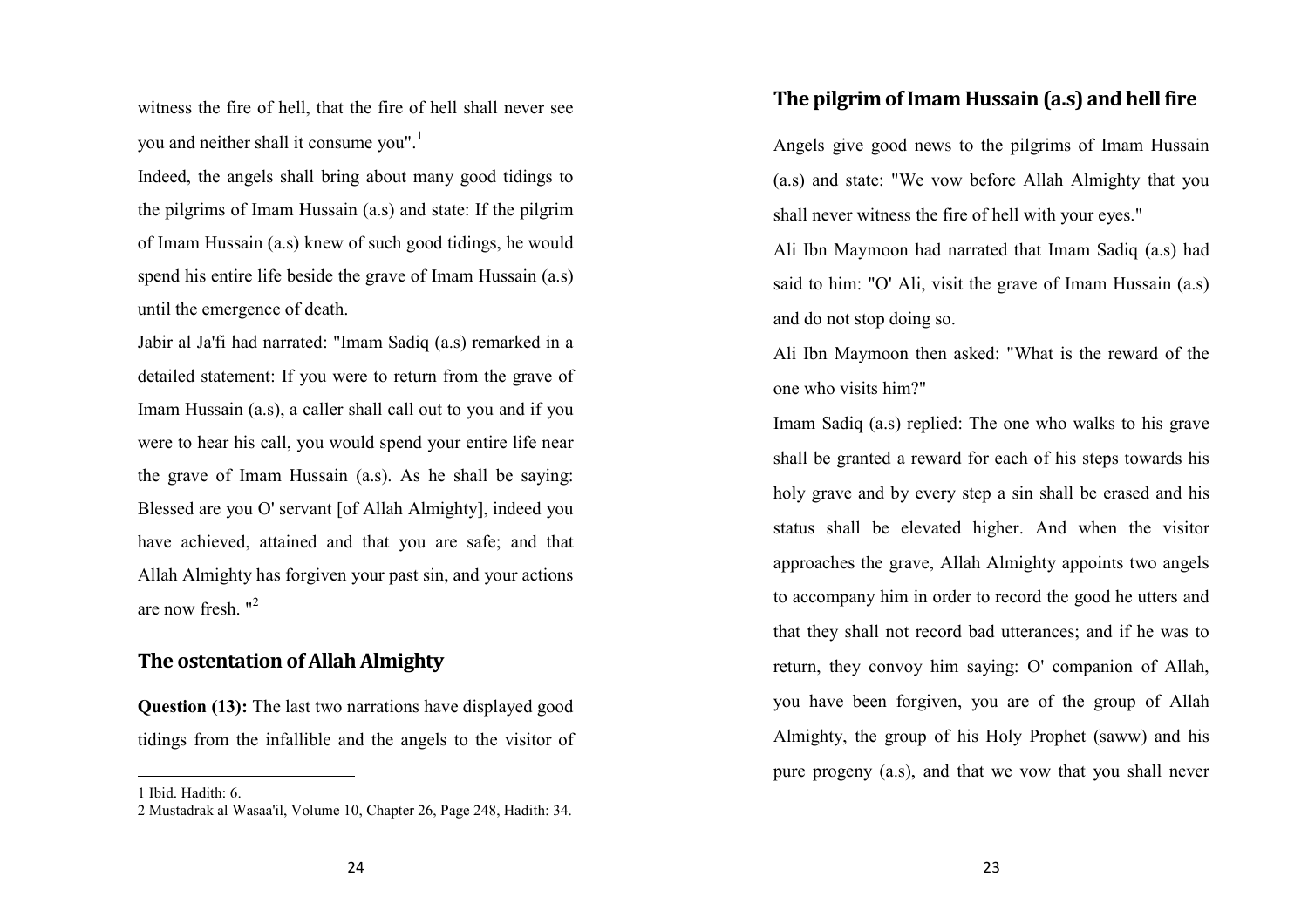and Greatness, I shall make My honor upon them a must, and I shall enter them My paradise that I had prepared for those loyal to Me, My Prophets and Messengers.

O' angels of Mine, these are the pilgrims of Hussain, the loved one by My Messenger Mohammad, and Mohammad is my loved one, and whoever was to love Me was to love My loved one, and whoever was to love My loved one was to love who he loves, and whoever angers My loved one has indeed angered Me, and whoever was to anger Me would make it of my right to punish him with My intense and most severe punishment and burn him with the heat of My fire, and make hellfire his place of residence and his abode, and I shall punish him with a punishment I shall never bestow upon anyone in the worlds".<sup>1</sup>

## The reward of the pilgrim of Imam Hussain (a.s)

Question (14): The following phrase has been mentioned in the Ziyarat of Imam Hussain (a.s): "I wish I had been amongst you, for I shall win a great winning". What is the effect of us mentioning such a phrase? And what have noble narrations stated regarding it?

the grave of Imam Hussain (a.s). However, what are the promises of Allah Almighty to the pilgrim of Imam Hussain (a.s)?

Answer: Allah Almighty bestows one that visits the grave of Imam Hussain (a.s) with the highest degree and status, and that the carriers of His throne and His Prophets display pride by Him. And to know the greatness of the status of the pilgrim of Imam Hussain (a.s), it is worth mentioning this narration from Tharih al Muharibi, as he said:

"I told Imam Sadiq (a.s) what I would be receiving of reactions from my nation if I was to inform them the reward of approaching the grave of Imam Hussain (a.s). And Imam Sadiq (a.s) replied saying: O' Tharih, let people go to what they wish, for I vow by Allah that AllahAlmighty prides with the pilgrim of Imam Hussain (a.s) and the entrant [to his shrine] is welcomed by the near angels to Allah Almighty and the carriers of His throne, and that Allah Almighty shall say to them: Do you not see the visitors of the grave of Hussain? They have come out of their eagerness and to Fatima the daughter of the Messenger of Allah; and I swear by My Pride, Lordliness

<sup>1</sup> Kaamil al Ziyaraat, Chapter 56, Page 143, Hadith: 5.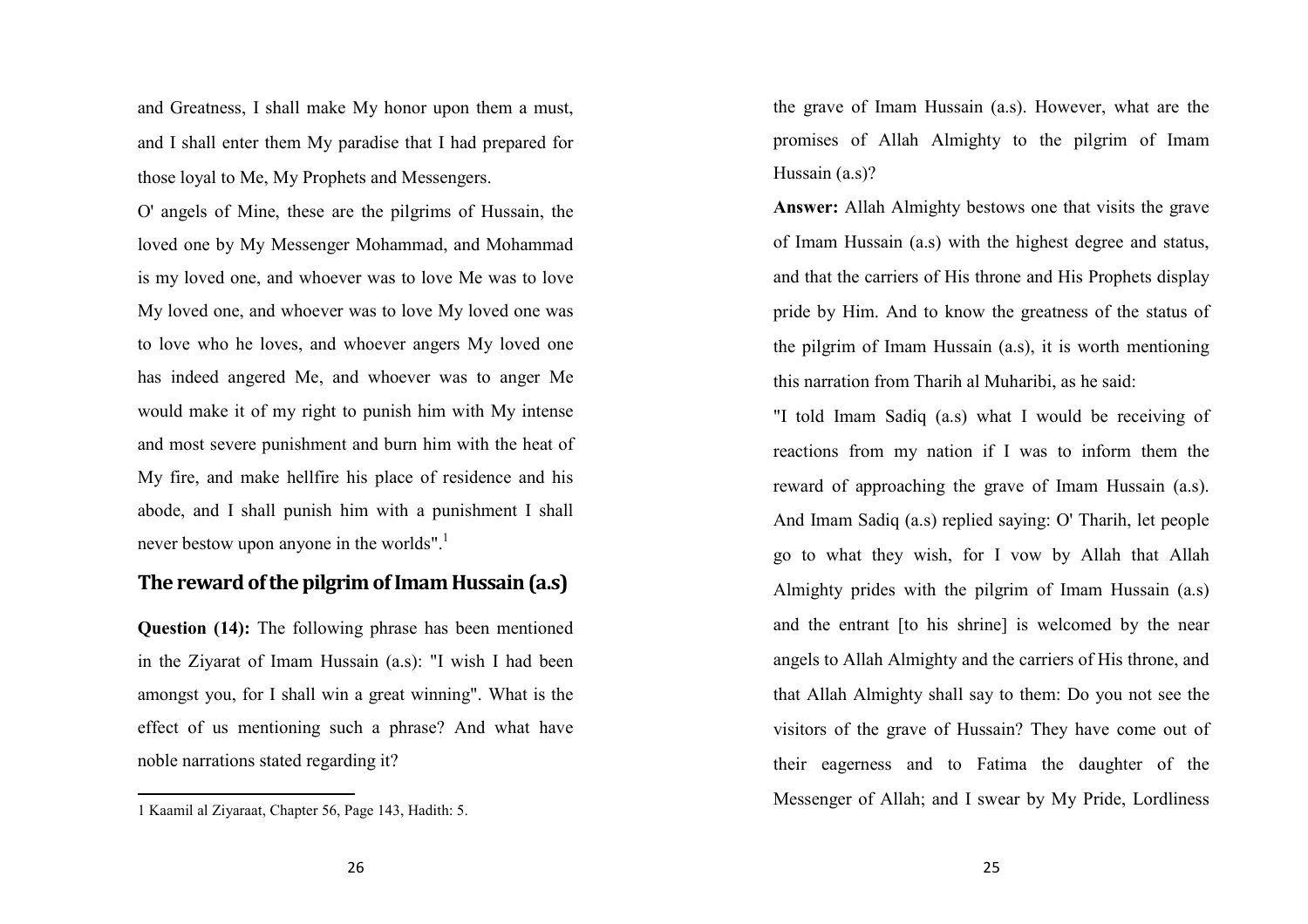Abdullah al Tahaan, that he said: I heard Imam Sadiq (a.s) state: During the day of Judgment, everyone shall wish that they were of the pilgrims of Imam Hussain (a.s), after they witness their destinations and honors from Allah Almighty.

# The visitation and the length of life

Question (15): We sometimes hear believers stating to their friends: "Leave everything else and participate in the mourning gatherings of Imam Hussain (a.s), since the hours of your participation are not deducted from one's lifetime". Does such a statement have any basis from the noblenarrations?

Answer: Indeed, noble narrations have mentioned this matter, and of them is the narration of Mohammad Bin Muslim, as he said: "I heard Imam Baqir (a.s) and Imam Sadiq (a.s) state: Allah Almighty had favored Imam Hussain (a.s) by making the Imams (a.s) from his offspring, a cure in the soil of his grave, and that the days of his visitation shall not be deducted from one's lifetime, whether it be coming [to his grave] or returning from it." $\frac{1}{1}$ 

Answer: There is no doubt that such a phrase possesses a positive outcome upon the morale of the human being, as it increases his loyalty and attachment towards Imam Hussain (a.s). It is reported in the following noble narration:

"Rayyan Ibn Shabib had reported that Imam Retha (a.s) had said to him: O' Ibn Shabib, If meeting Allah Almighty [while being] sinless pleases you, then visit Hussain (a.s), O' Ibn Shabib, if living in built rooms along with the Prophet (saww) in paradise pleases you, then curse the killers of Hussain (a.s), O' Ibn Shabib, if having the same reward as those martyred alongside Hussain (a.s) pleases you, therefore state: "I wish I had been amongst them, for I would have won a great winning."<sup>1</sup>

Therefore mentioning this glorious phrase acquires one with rewards in the hereafter, and whoever was to mention it, would be expressing what he or she hopes and wishes for deep inside their hearts, and it is: wishing for being in Karbala and being martyred between the hands of Imam Hussain (a.s).

# Regret on the Day of Judgment

Another narration that indicates to such a meaning,although from a different aspect, has been narrated from

<sup>1</sup> Amaali by Al Tousi, Majlis 11, Page 317, Hadith: 91.

<sup>1</sup> Amaali by Shaikh al Sadouq, Majlis 27, Page 129, Hadith: 5.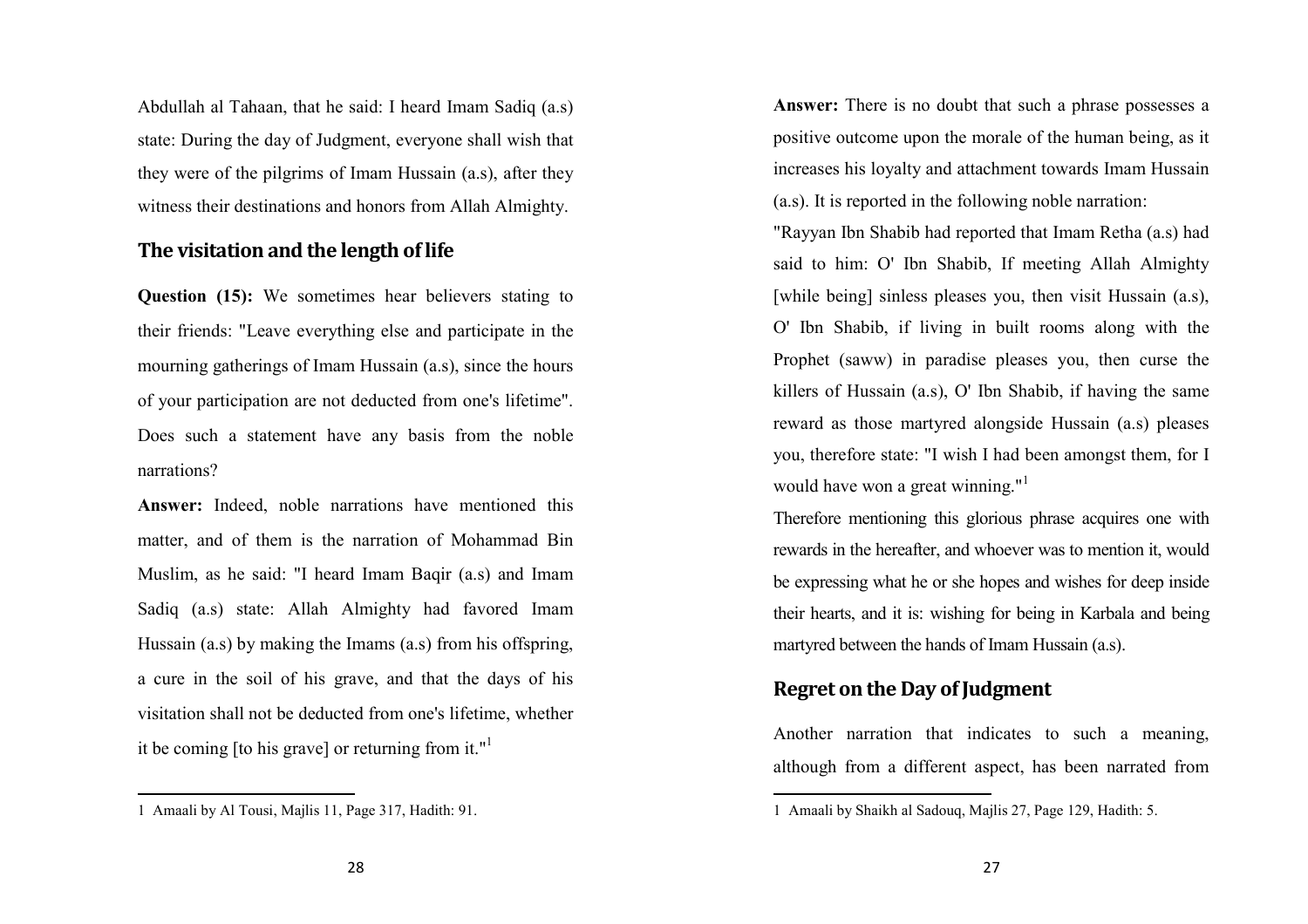the food spreads of paradise as he shall eat with them, while others shall be held accountable."<sup>1</sup>

#### The remission of sins

Question (17): Is it true that the sins of the pilgrim of Imam Hussain (a.s) are forgiven?

Answer: This matter had been reported throughout the noble narrations. However, it is not in the sense of absoluteness, and is limited by conditions. It has been narrated from Hussain Bin Mohammad, as he said: Imam Musa Bin Ja'far had said: "The minimum reward that the pilgrim of Imam Hussain (a.s) besides the Euphrates River shall be rewarded with if he was to know his right, sanctity and his guardianship, is that all of his past and future sins shall be forgiven."<sup>2</sup>

Therefore as narrations have stated, that knowing the Imam, his importance, and his status with a truthful knowing is of the fundamental conditions for achieving the reward of the visitation. And here I shall mention another narration in this respect:

#### The accountability on the Day of Judgment

Question (16): Another phrase that we constantly hear from lecturers and eulogists is that: The accountability of the lover of Imam Hussain (a.s) shall be easier andquicker than other people. What is your opinion regarding such a claim?

Answer: This is not only the case, rather a place in paradise shall be assigned for the pilgrim of Imam Hussain (a.s), and that he shall be blessed by the blessings of paradise while others are being held accountable. As this has been reported in many noble narrations, such as the narration of Abi Baseer, as he said: "I heard Imam Sadiq or Imam Baqir (a.s) state: Whoever wishes for his place of residence and abode to be paradise, they then should not stop visiting the oppressed.

#### I then asked: And who is he?

He replied saying: Hussain Ibn Ali Ibn Abi Taleb, in Karbala. Whoever was to approach him with eagerness for him and out of love for the Messenger of Allah Almighty (saww), Fatima, and the commander of the faithful Ali [peace be upon them], Allah Almighty shall place him on

<sup>1</sup> Kaamil al Ziyaraat, Chapter 55, Page 141, Hadith: 2.

<sup>2</sup> Furu' Kaafi, Volume 4, Page 582, Hadith: 9.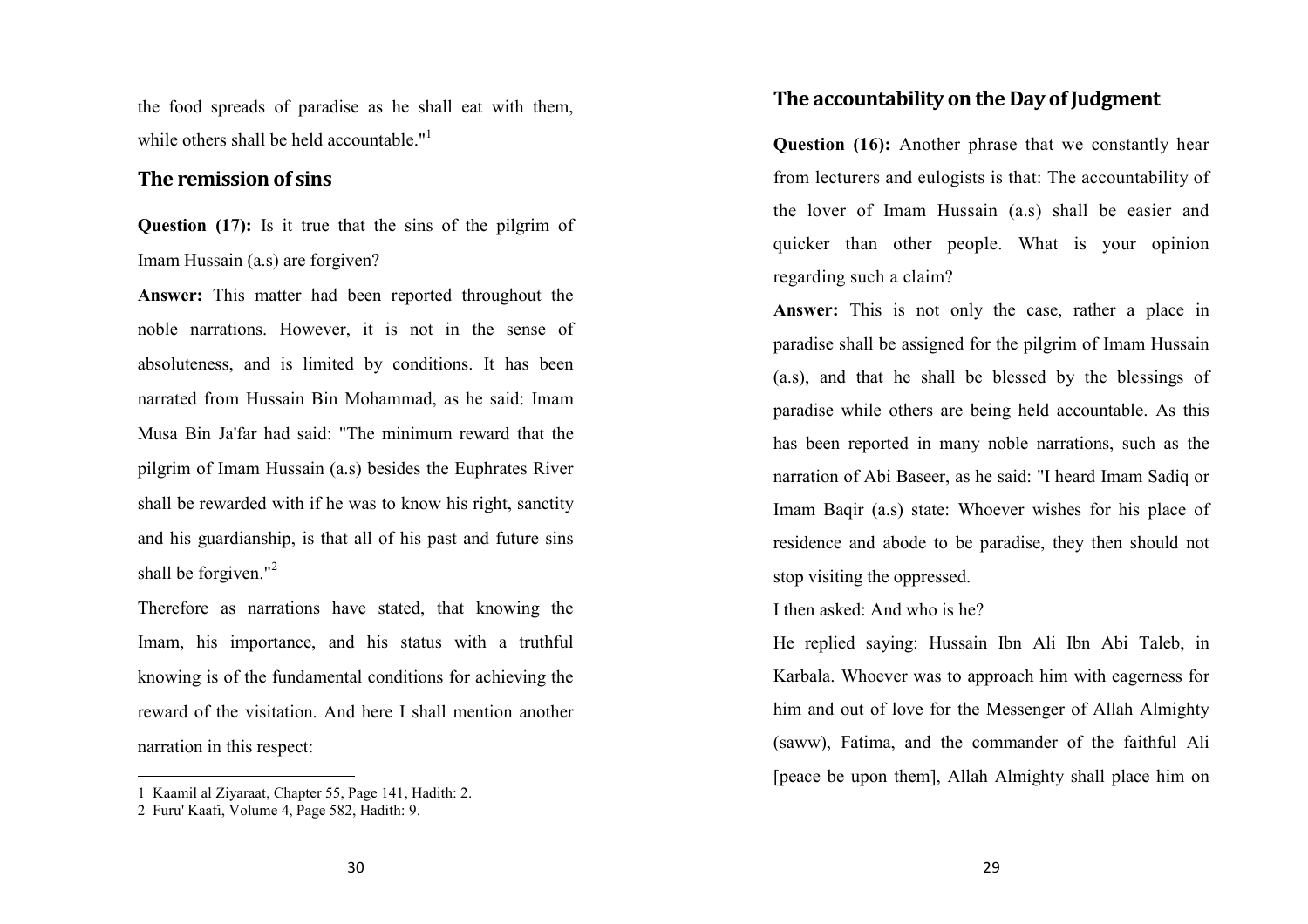Therefore, for the pilgrim to know Imam Hussain (a.s) is of the conditions of the acceptance of the visitation, and the achieving of its reward.

## The status of the pilgrim in the hereafter

Question (18): Have noble narrations indicated to the status and degree of the pilgrim of Imam Hussain (a.s) in the hereafter?

Answer: Indeed, it is apparent from several narrations that the status of the pilgrim of Imam Hussain (a.s) is at the 'illiyyun<sup>1</sup>. Of these narrations is the narration of Utaibah, as he reported from Imam Sadiq (a.s) that he said: Whoever was to approach the grave of Imam Hussain (a.s) while knowing his right, Allah Almighty shall include them amongst the 'illiyyun.

Therefore the narration indicates that the status of 'illiyyun is to be written for the pilgrim that knows the right of Imam Hussain (a.s). There is also another narration that expresses another status for the pilgrim of Imam Hussain (a.s), and it has been narrated by Mohammad Bin Abi Jarir, as he said:

"Hind al Hanaat had stated: I heard Imam Sadiq (a.s) saying: Whoever was to visit Imam Hussain (a.s) while knowing his right and considering him as his Imam, Allah Almighty shall forgive all of his past and future sins".<sup>1</sup>

Also, it has been narrated from Qa'ed that he said: I entered [to where] Imam Musa Bin Ja'far was and said to him: May I be a sacrifice for you, people who know this matter and who are denying it are all visiting his grave, and that women are travelling to his grave, and that the visitation to his grave has become public. Therefore I have stopped [out of fear] when I had noticed that his visitation has become public [before the eyes of everyone (since it was dangerous to visit the grave of Imam Hussain (a.s) during the time)].

He then paused from replying to me and then approached me and said: O' Iraqi, if they have made themselves publically known [for being visitors to the grave of Imam Hussain (a.s)], then you yourself do not make yourself [publically known in being a pilgrim to the grave of Imam Hussain (a.s)]. I vow by Allah Almighty, whoever was to approach the grave of Imam Hussain (a.s) while being knowledgeable of his right, his past and future sins shall be forgiven."<sup>2</sup>

<sup>1</sup> The Arabic word: "'illiyyun" is used to refer to the most exalted places near Allah Almighty.

<sup>1</sup> Kaamil al Ziyaraat, Chapter 54, Page 139, Hadith: 6.

2 Mustadrak al Wasaa'il, Volume 10, Chapter 26, Page 236, Hadith: 9.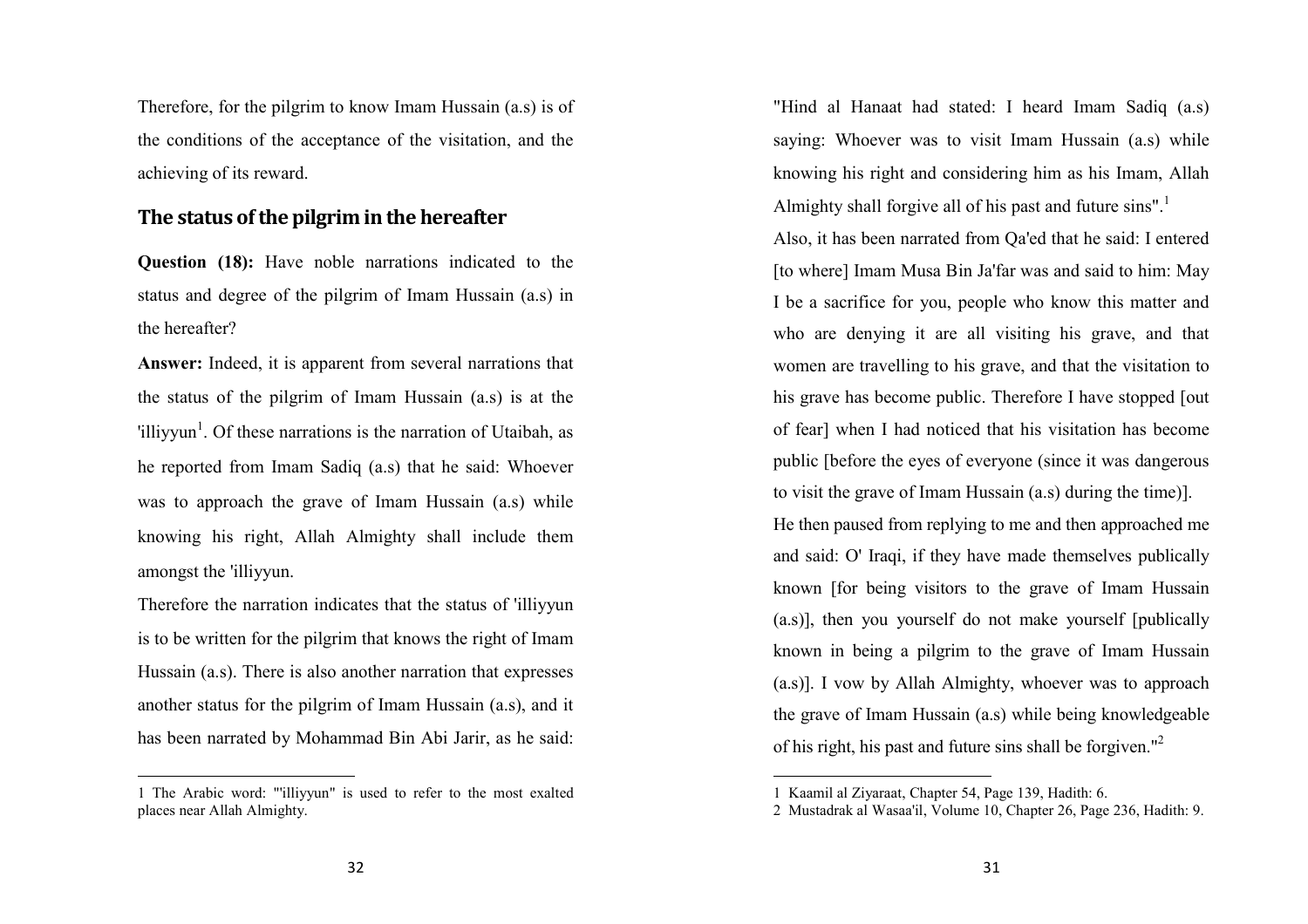mentioned in several narrations, and I think that it has been mentioned to bring the idea closer to our minds. It has been narrated from Zaid al Shahaam that he said: I inquired from Imam Sadiq (a.s) saying: What shall the one that visits the grave of Imam Hussain (a.s) receive?

He replied saying: He is like the one that visited Allah Almighty in His throne.

I then said: What shall one that visits one of you receive? He said: He is like the one that visited the Messenger of Allah Almighty.

Naturally, the interpretation of this narration is: The visitation of Imam Hussain (a.s) is of a high status, and its reward is greater than other visitations. Also, the following narration clarifies the reward of the pilgrim of Imam Hussain (a.s) in a manner that may never be imagined: Hussain Bin Mohammad al Qumi had narrated from ImamRetha (a.s) that he said: Whoever was to visit the grave of Imam Hussain (a.s) by the Euphrates River is similar to the one who had visited Allah Almighty above His throne.

## The elect of Allah Almighty

Question (20): Are the pilgrims of Imam Hussain (a.s) and those who love him selected by Allah Almighty, and that I heard Imam Retha (a.s) inform my father: Whoever was to visit Hussain Ibn Ali Ibn Abi Taleb, while beingknowledgeable of his right, shall be amongst those that speak and communicate with Allah Almighty above Histhrone; he then recited: "Indeed, the righteous will be among gardens and rivers, In a seat of honor near aSovereign, Perfect in Ability. $^{1}$ ". $^{2}$ 

This begs the question, is this not a high and valuable status? Indeed, the visitation of Imam Hussain (a.s) brings about great rewards to the believers.

# The visitation to Allah Almighty

**Question (19):** Is it true that visiting Imam Hussain (a.s) is similar to visiting Allah Almighty? Since Allah Almighty is not designated in a specific place nor is He limited by a body, and as the Quran states: "Exalted is He and high above what they describe."<sup>3</sup>

Answer: Yes, it is a duty upon the human being to constantly turn to Allah Almighty and to seek refuge in Him. However, according to your question, it has been

<sup>1</sup> The Holy Quran, Chapter 54, Surat Al-Qamar (The Moon), Verse: 54-55.

<sup>2</sup> Mustadrak al Wasaa'il, Volume 10, Chapter 26, Page 251, Hadith: 41. 3 The Holy Quran, Chapter 6, Surat Al-'An`ām (The Cattle), verse 100.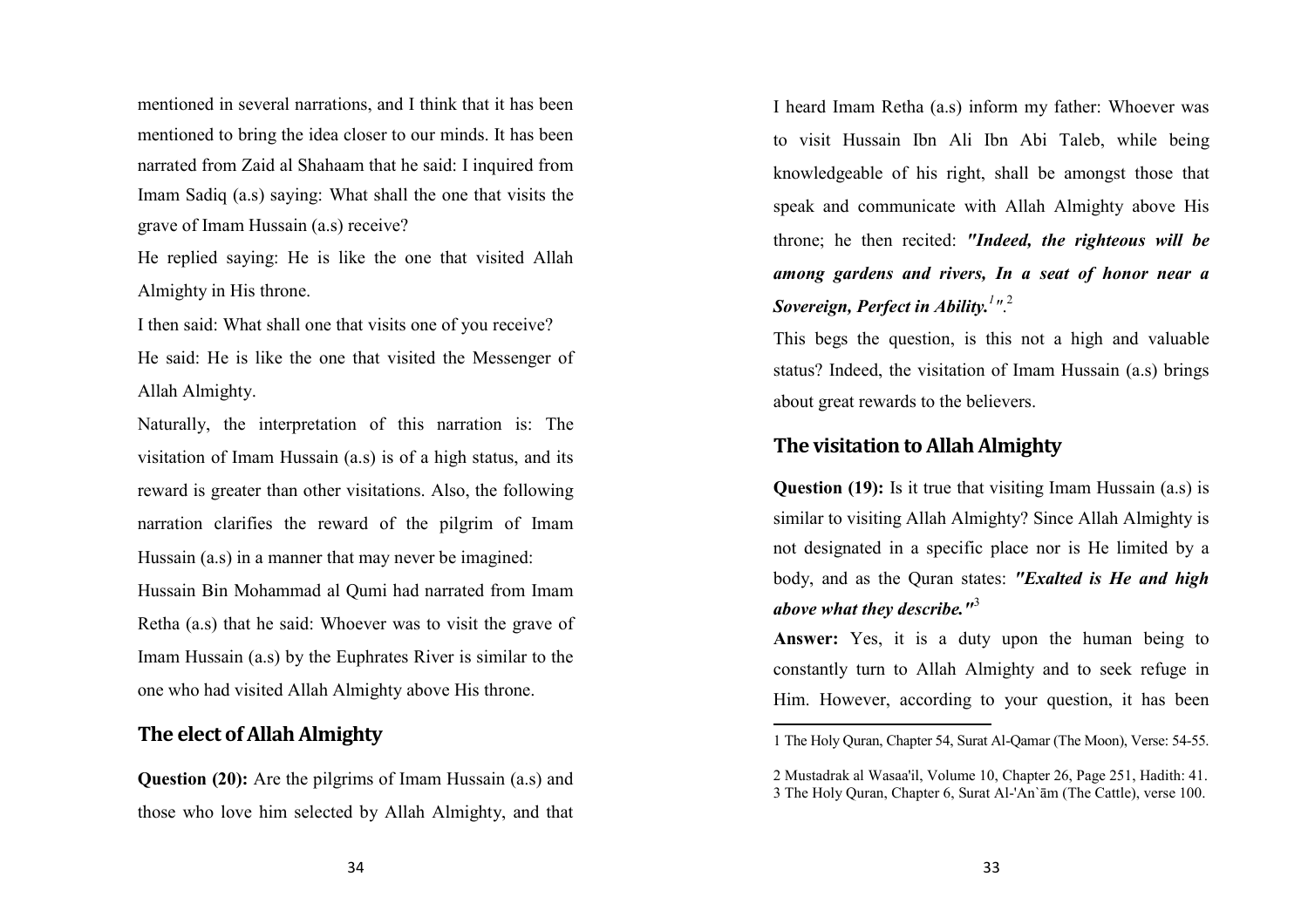Imam Sadiq (a.s) had stated: "If the Day of Judgment was to occur, the caller shall call out: "where are the visitors of Hussain the son of Ali Ibn Abi Taleb?" And a group of people shall stand that only Allah Almighty knows their amount. He will inquire from them: "What did you want from visiting the grave of Imam Hussain (a.s)? And they shall reply saying: "O' Allah, we had come to him out of love for the Messenger of Allah, Ali and Fatimah, and out of mercy for what had occurred to him [in Karbala].

And the reply to them shall be: "This is Mohammad, Ali, Fatimah, Hassan and Hussain, catch up with them as you are with them on their level and status, catch up with the banner and flag of the Messenger of Allah; and they shall race to the flag of the Messenger of Allah and shall be under its shade, and the flag is in the hand of Ali Ibn Abi Taleb (a.s) until they enter paradise altogether, and they shall be in front of the flag to its right, left and behind it as well".<sup>1</sup>

# Gathering along with Imam Hussain (a.s)

**Question (22):** Shall anyone be gathered along with Imam Hussain (a.s)?

such success is only achieved by those who sincerely love AhlulBayt (a.s)?

Answer: Indeed and without doubt, if it was not for the will of Allah Almighty, the love of Imam Hussain (a.s) and the eagerness for his visitation would not be placed in the heart of any of his creations. Imam Sadiq (a.s) had stated: "If Allah Almighty wanted [something] good for a person, He would instill the love of Hussain (a.s) and the love of his visitation in his heart, and if Allah Almighty wanted [something] bad for a person, he would instill in his heart the hatred of Imam Hussain (a.s) and his visitation".<sup>1</sup>

#### The intention of the pilgrim

Question (21): Does the intention of the pilgrim of Imam Hussain (a.s) affect the reward in the hereafter?

Answer: Certainly, during the Day of Judgment, the pilgrim and visitor of the holy shrine of Imam Hussain (a.s) shall be asked: "What was your intention when you were honored by the visitation of the shrine of Imam Hussain (a.s)?" As the intention of the pilgrim affects determining the visitor's fate and consequences; and in reality, actions are by ones intentions.

<sup>1</sup> Kaamil al Ziyaraat, Chapter 55, Page 141, Hadith: 1.

<sup>1</sup> Wasaa'il al Shia, Volume 14, Chapter 164, Page 396, Hadith: 19678.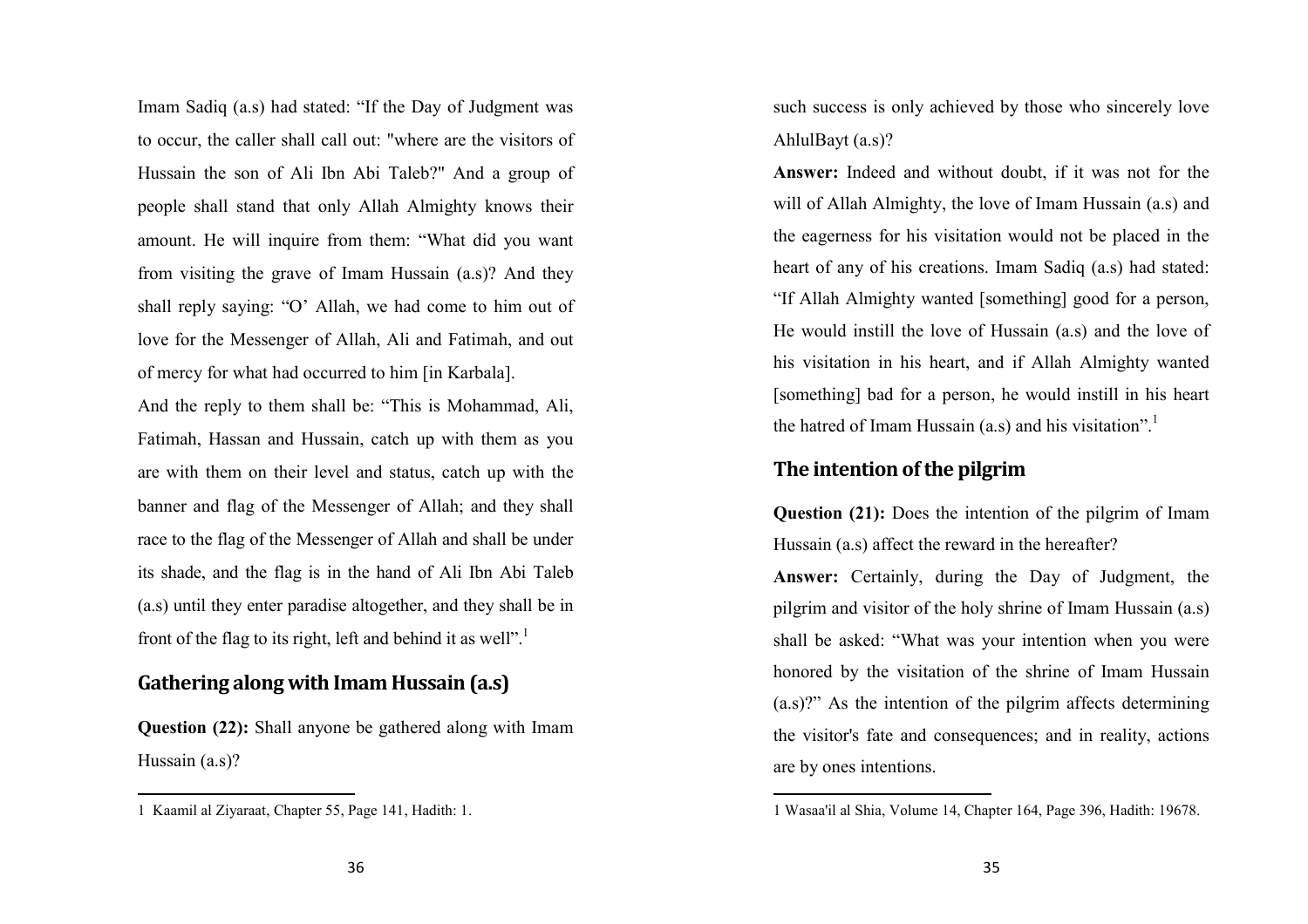#### Under the banner of Imam Hussain (a.s)

Question (23): What is meant by the "flag" and "banner" in the field of resurrection during the Day of Judgment? Answer: According to the Arabic language, the word "banner" is the synonym of the word "flag", and that the banner of Imam Hussain (a.s) shall possess a special status during the Day of Judgment and that no one shall be under this banner other than private people.

Imam Sadiq (a.s) had said: "Whoever was to visit Imam Hussain (a.s) out of eagerness, he shall be recorded by Allah Almighty as the safe ones during the Day of Judgment, and that his book shall be given to him by his right hand, and that he shall be under the banner of Imam Hussain (a.s) until he enters paradise and shall live in his status, indeed Allah is generous and wise."<sup>1</sup>

# Imam Hussain (a.s) seeks forgiveness for his pilgrims

Question (24): What is the method that Imam Hussain (a.s) undertakes while dealing with his pilgrims?

Answer: Indeed, the noble infallibles (a.s) have said: "Ifyou are wanting to be gathered along with Imam Hussain (a.s), go for his visitation in Karbala".

It has been narrated from Ali Ibn Ma'mar from a number of our companions that he said: I once informed Imam Sadiq (a.s): "A person had told me that he had performed the ritual of Hajj nineteen times and the ritual of Umrah nineteen times as well. I then said to him: Perform one more Hajj and one more Umrah and you shall be rewarded with the reward of visiting the grave of Imam Hussain (a.s). He then said to me: which one is more wanted by you, to perform twenty rituals of Hajj and Umrahs or to be gathered along with Imam Hussain (a.s)? I replied saying: Being gathered along with Imam Hussain (a.s). He then said: Then visit Imam Hussain  $(a.s)^{n^1}$ 

Therefore visiting Imam Hussain (a.s) on the condition of knowing and understanding his status, is equal to twenty accepted Hajj and Umrah performances and shall lead to being gathered along with Imam Hussain (a.s).

<sup>1</sup> Kaamil al Ziyaraat, Chapter 56, Page 142, Hadith: 1.

<sup>1</sup> Al Tahthib, Volume 6, Chapter 16, Page 47, Hadith: 20.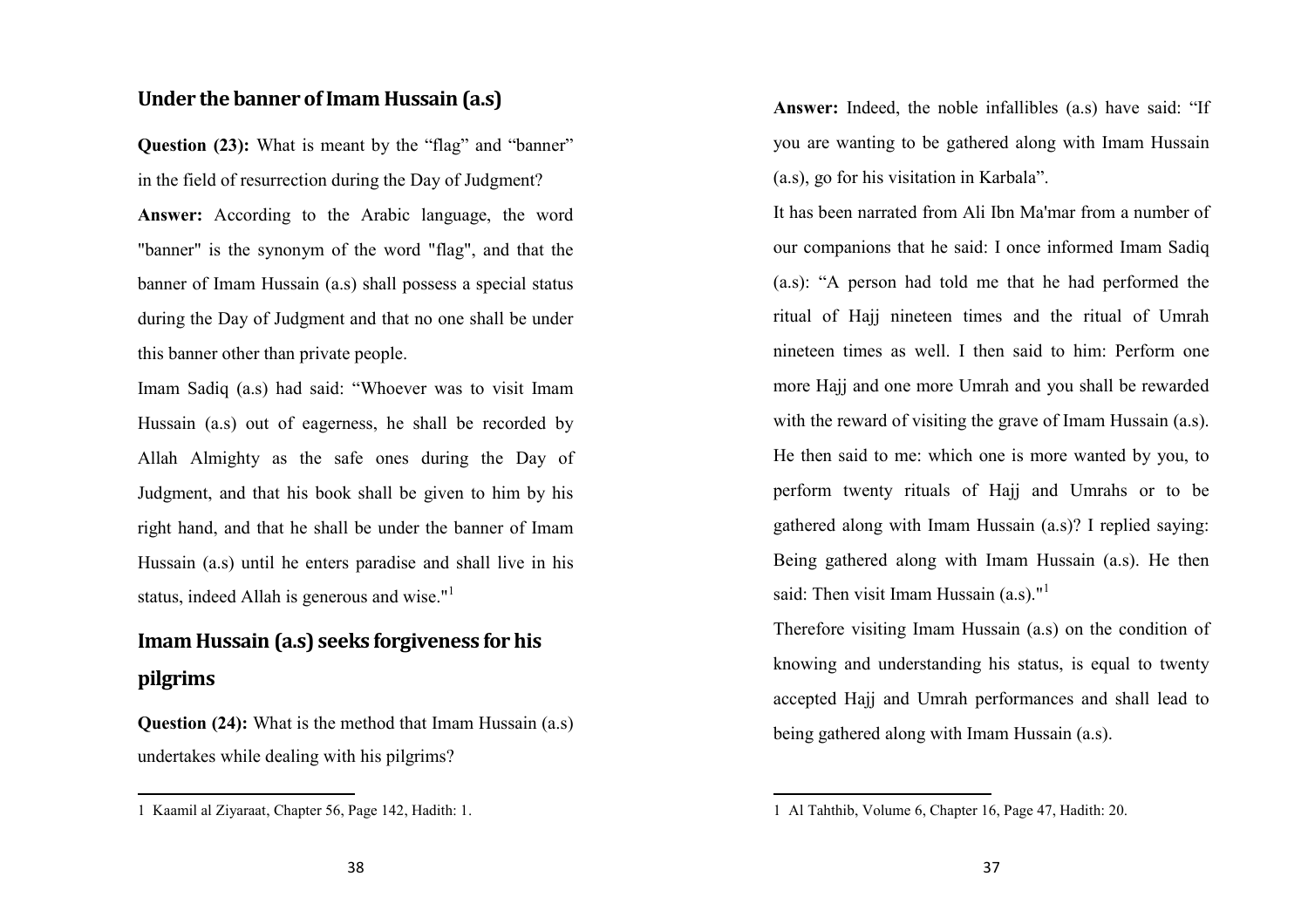# If they knew, they would die out of eagerness

Question (25): With all of these rewards that have been mentioned for the pilgrim of Imam Hussain (a.s), and that Imam Hussain (a.s) requests forgiveness for his pilgrims, are there other matter that have not been mentioned by the infallibles (a.s) regarding the visitation of Imam Hussain (a.s)?Answer: All what noble narrations had mentioned regarding the visitation of Imam Hussain (a.s) is not mentioned by text alone, it is rather the reality behind the rewards for the pilgrim of Imam Hussain (a.s). As an example, I shall note one narration that had been narrated by Mohammad Bin Muslim, from Imam Baqir (a.s), that he said: "If people were to know the virtues and favors of visiting the grave of Imam Hussain (a.s), they would have died out of eagerness and that their hearts would be broken out of sorrow."

I then said: "And what is in it of virtue and favor?" Imam Baqir (a.s) replied saying: "As for the one that visits the grave of Imam Hussain (a.s) out of eagerness, Allah Almighty shall record for him the reward of one thousand accepted Hajj rituals and one thousand Umrahs. Along with the reward of one thousand martyrs of the martyrs of the battle of Badr, and the reward of one thousand fasting

Answer: Imam Hussain (a.s) is an infallible, and that the kindness and knowledge of an infallible has no counterpart to it. Therefore, Imam Hussain (a.s) seeks forgiveness for those that visit him and purifies them from sins so that they become worthy in entering paradise and accompanying his eminence.

It has been narrated from Mohammad Ibn Muslim that he said: I had heard Imam Sadiq (a.s) state: "Hussain son of Ali Ibn Abi Taleb (a.s) is near his Lord looking down at the place of his army camp while looking at the martyrs along with him, and looking at those that visit him; and he knows them, their names and the names of their fathers, along with their statuses and degrees near Allah Almighty, and he is well knowing of this more than one is knowing of his own son. And that he shall see who has taken it a place of residence and shall ask forgiveness for him, and shall ask his forefathers (a.s) to seek forgiveness for him, and he (a.s) shall state: If one who visits me had known what Allah Almighty has prepared for him, his happiness shall be more than his sadness, and that he shall return sinless." $1$ 

Indeed, this is truly how Imam Hussain (a.s) honors his pilgrims.

<sup>1</sup> Amaali, Al Tousi, Majlis: 2, Page 54, Hadith: 43.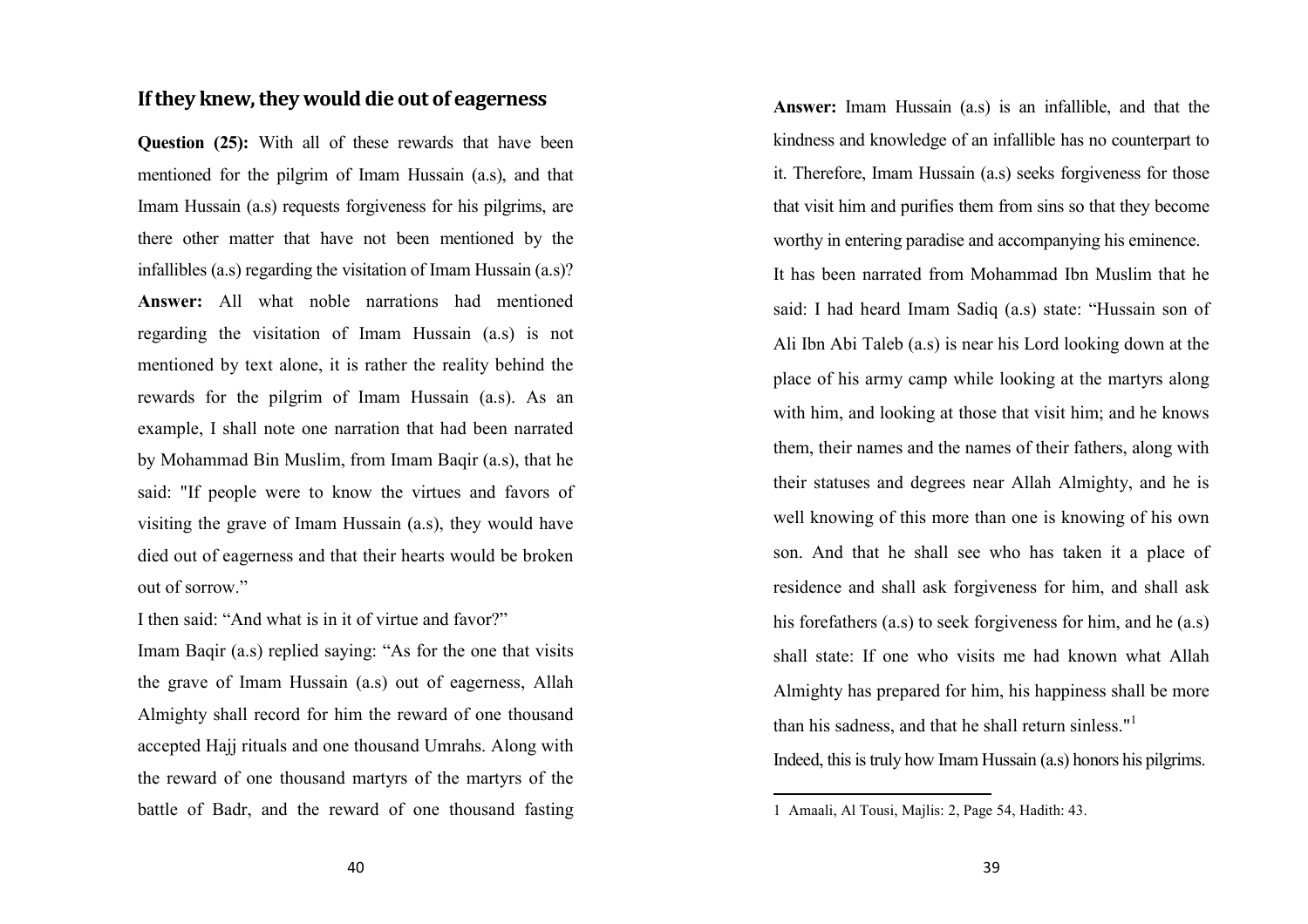shall remain in heaven but wishing that they were of the visitors and pilgrims of Hussain Ibn Ali  $(a.s)^{n^1}$ 

When we ponder on this noble narration, we begin torealize the unlimited reward of the pilgrim of ImamHussain (a.s), although we are not able to claim that this is the actual reward for the one that visits the grave of Imam Hussain (a.s) alone, since Mohammad Ibn Muslim had narrated: "I asked Imam Sadiq (a.s): What is the reward of one that visits the grave of Hussain (a.s)?

He replied: Whoever was to approach him out of eagerness to him shall be from the honored worshipers of Allah Almighty, and that he shall be under the banner of Hussain Ibn Ali until Allah Almighty enters them into paradise."<sup>2</sup>

Therefore this narration clarifies that whoever was to be recorded as a pilgrim to the grave of Imam Hussain (a.s) is considered of the companions of the Imam (a.s) and of his companions in paradise. And would the pilgrim of Imam Hussain (a.s) be satisfied with anything other than being a companion of Imam Hussain (a.s)?

Another narration states that for every step the pilgrim takes while heading towards the grave of Imam Hussain people, and the reward of one thousand accepted Sadaqah, and the reward of one martyr in the battle of Badr,multiplied a thousand times, along with the reward of a population of one thousand individuals for the sake of Allah Almighty and that he shall remain safeguardedduring this year of his from Shaytan, and that Allah Almighty shall appoint a honorable angel to protect him between his hands, behind him, from his right and left, and from above his head, and beneath his feet. And if he was to die during this year of his, the angels of the most merciful would attend his washing ritual and his shrouding, and seek forgiveness for him. And they shall accompany him to his grave while seeking forgiveness for him, and that his grave shall be widened for him to the extent of his eyesight, as Allah Almighty shall safeguard him from the pressure of the grave and from Munkar and Nakir that they do not scare him. The gates of paradise shall be opened for him and his book shall be given to him in his right hand, and that during the Day of Judgment, he shall be given light that will shine from his light from between the east and the west, and that the caller shall call: He is of the pilgrims of Hussain Ibn Ali Ibn Abi Taleb, with eagerness for him. And that no one

<sup>1</sup> Mustadrak al Wasaa'il, Volume 10, Chapter 47, Page 309, Hadith: 1. 2 Kaamil al Ziyaraat, Chapter 56, Page 143, Hadith: 4.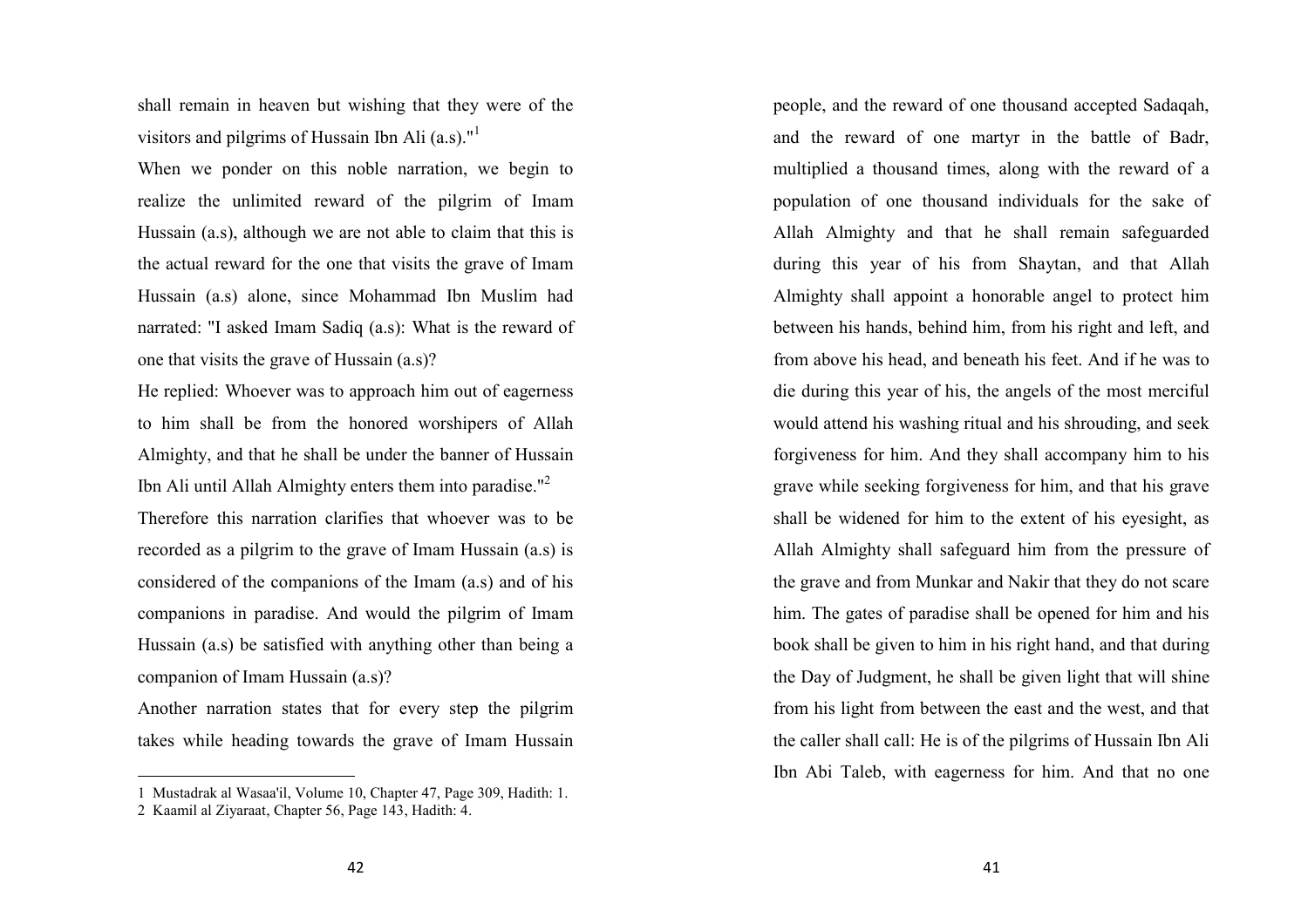Are there narrations narrated in this regard that may clarify this matter?

Answer: Indeed, the narrations reported previously are mere examples and not all of what had been narratedregarding the reward of visiting the shrine of Imam Hussain (a.s). I shall report another narration as an example, and you are also able to research in this respect and you shall find various narrations:

Abdullah Ibn Meymun had stated: "I asked Imam Sadiq(a.s): what is the reward of the person who visits the grave of Imam Hussain (a.s) without being arrogant and disdained while knowing the right of Imam Hussain (a.s)?

The Imam replied saying: One thousand accepted Hajjperformances shall be written for him, along with one thousand accepted Umrahs'. And if he was listed to be punished, he shall be written as a happy person, and shall remain engaged in the mercy of Allah Almighty."<sup>1</sup>

It has also been mentioned in another narration that there is a noble status for the visitor of Imam Hussain (a.s), to the point that the close angels to Allah Almighty i.e. Angels (a.s) he is rewarded with one Hajj ritual, and by lifting his foot of the ground, he is rewarded by an Umrah, as stated in the following narration:

Imam Sadiq (a.s) had stated: "Whoever was to visit Imam Hussain (a.s) for the sake of Allah Almighty and without pride, arrogance, boredom or for the sake of reputation, his sins shall be erased the same way a clothing is cleaned in water and that impurity no longer remains on it, and that by every step a ritual of Hajj is written for him and an Umrah every time he lifts up his foot."<sup>1</sup>

Anyhow, the narrations that had been reported and other narrations similar to them introduce us to the reality of rewards granted for visiting the grave of Imam Hussain (a.s). And without doubt, his great reward and extensive giving does not reduce anything from the divine honor and generosity of Allah Almighty.

# The pilgrim of Imam Hussain (a.s) and eternal happiness

Question (26): It is apparent from the narrations previously mentioned that the reward of one who visits Imam Hussain (a.s) is not limited to the period of visitation alone.

<sup>1</sup> Wasaa'il al Shia, Volume 14, Chapter 45, Page 454, Hadith: 19588.

<sup>1</sup> Ibid. Chapter 57, Page 144, Hadith: 1.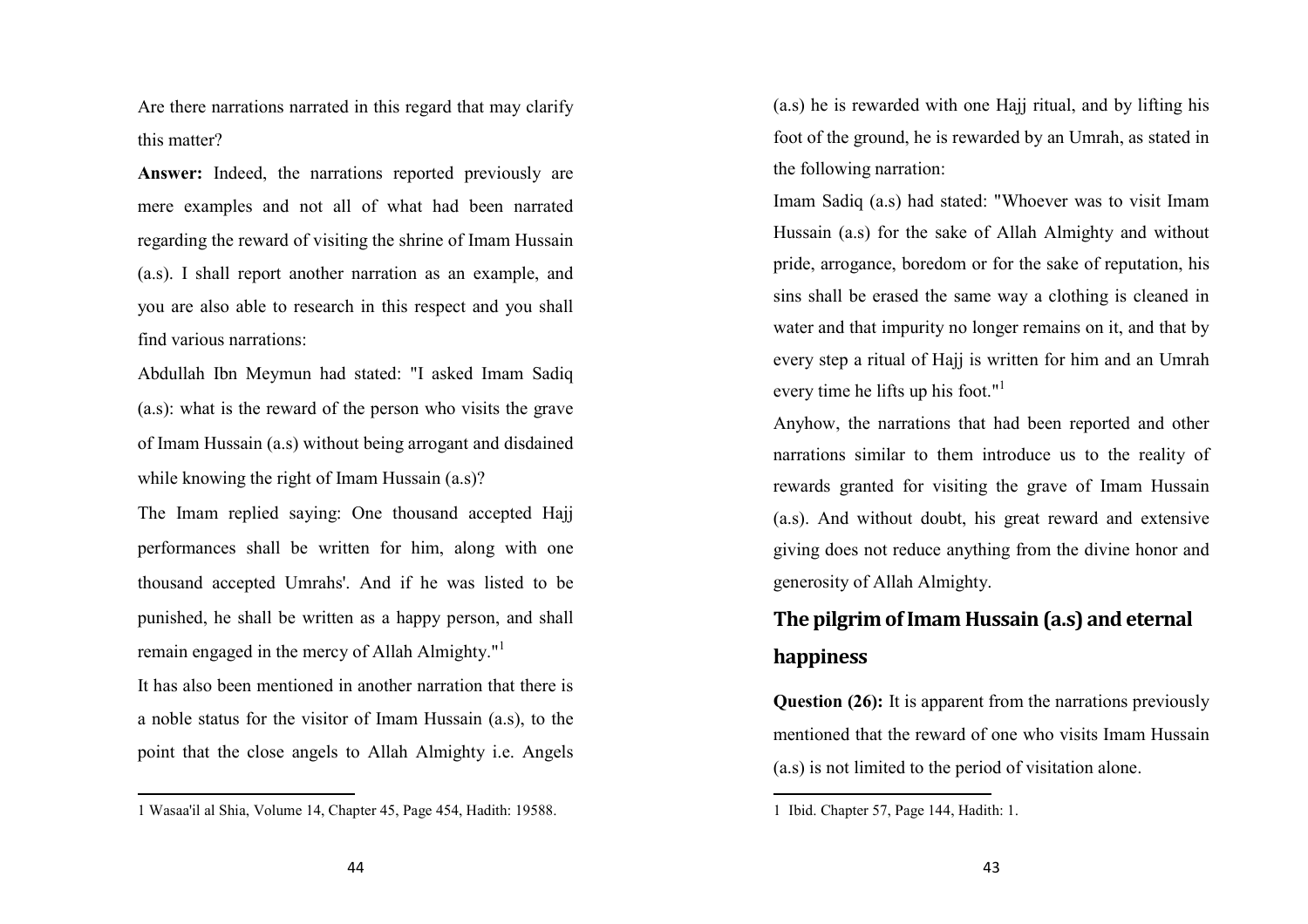sake of Allah Almighty, Allah Almighty shall exit him from his sins and he shall be like the child that had just been born. The angels shall also accompany him throughout his way as they spread their wings above his head until he reaches his family. The angels shall also ask forgiveness from Allah Almighty for him and that divine blessings are showered upon him from the sky, as they call out to him saying: You have become pure and pure is the one whom you had visited, and he shall be protected within his family." $1$ 

## The answering of supplications

Another narration that dazzles the eyes and clarifies the reward of one that visits the grave Imam Hussain (a.s) is that Imam Sadiq (a.s) had informed: "Anyone who visits the grave of Imam Hussain (a.s) for the sake of Allah Almighty, Allah Almighty shall emancipate him from hell fire, safeguard him from the Day of Judgment and that he shall not ask for anything in this world and the hereafter but be granted it." $2$ 

Gabriel (a.s) and Michael (a.s) accompany the visitor to his home after he exits the shrine of Imam Hussain (a.s), as narrated from Imam Sadiq (a.s): "The one who visits the grave of Imam Hussain (a.s) while wanting Allah Almighty, angels Gabriel, Michael and Azrael shall accompany him until he returns to his home". $<sup>1</sup>$ </sup>

## The visitor of Imam Hussain (a.s) and rebirth

Question (27): It has been stated that the person that visits thegrave of Imam Hussain (a.s) would be as pure as the day they came to life, is there any type of basis for this claim?

Answer: That is indeed correct and according to several bases, as many valuable narrations had confirmed. Of these noble narrations is the narration of Abdullah Ibn Muskan, as he had stated:

"I was with Imam Sadiq (a.s) until I witness a group approach from Khorasan and inquired his eminence regarding the visitation of the grave of Imam Hussain (a.s) and the favor of such a practice. Imam Sadiq (a.s) then replied: My father had narrated from my grandfather that he used to state: Who was to visit Imam Hussain (a.s) for the

<sup>1</sup> Kaamil al Ziyaraat, Chapter 62, Page 154, Hadith: 8.

2 Wasaa'il al Shia, Volume 14, Chapter 63, Page 399, Hadith: 19685.

<sup>1</sup> Mustadrak al Wasaa'il, Volume 10, Chapter 47, Page 310, Hadith: 3.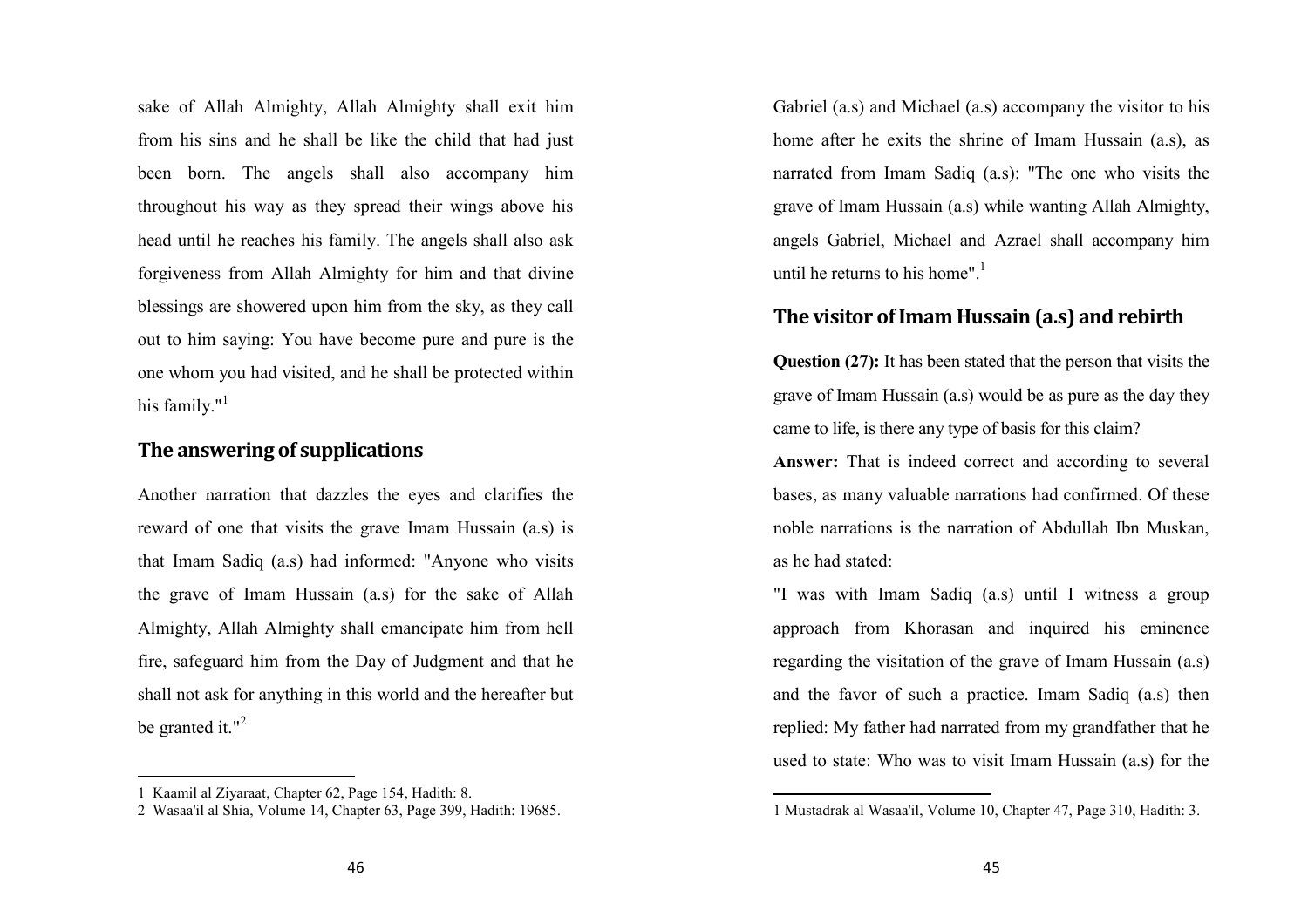It has been narrated that Muhammad Ibn Marwaan had said: "I heard Imam Sadiq (a.s) saying: "Visit Hussein (a.s) even if it was once every year, since whoever visits him while knowing his right and without deny it shall receive no other reward than heaven, along with a great amount of sustenance; and that Allah Almighty shall grant himhappiness."<sup>1</sup>

Therefore Imam Sadiq (a.s) emphasizes on the necessity of continually visiting the grave of Imam Hussain (a.s), and that she shall not pay attention and value to the statements of so and so whom inhibit people from visiting the prince of martyrs Imam Hussain (a.s); and know that the mentioning of such great reward for one that visits Imam Hussain (a.s) is without doubt evidence for the importance of continual visits to the grave of Imam Hussain (a.s). It has been narrated that Abdullah Ibn Fazl Hashemi had

said: "I was with Imam Sadiq (a.s) and a man from  $Tus^2$ entered and said: "O' son of the Messenger of Allah, what is for the one who visits the grave of Imam Hussain the son of Ali Ibn Abi Taleb?

## Continual visits to the grave of Imam Hussain (a.s)

Question (28): A number of the lovers of Imam Hussain (a.s) make use of opportunities to visit the shrine of Imam Hussain (a.s), while others consider it as indulgence which unfortunately results in the insulting of these visitors; while taking this matter into considerations, are there any narrations that specify the limit of the visitation to the shrine of Imam Hussain (a.s) or the conditions related to it? Answer: Unfortunately several people project their opinions regarding everything without evidence, proof, knowledge and understanding regarding that certain matter, and especially regarding the matter of visiting Imam Hussain (a.s) and what is related to it.

Also, we alert such persons to be careful of what they state so that they do not commit sins and that their deeds do not vanish, and that they do not dissuade even one pilgrim as a result of their claims and statements. This is because AhlulBayt (a.s) had urged and assured us of the visitation of the shrine of Imam Hussain (a.s), and it is therefore our duty to consider AhlulBayt (a.s) as our role models and not the statements of so and so.

<sup>1</sup> Kaamil al Ziyaraat, Chapter 61, Page 151, Hadith: 4.

2 Tus is an ancient city in the Iranian province of Razavi Khorasan.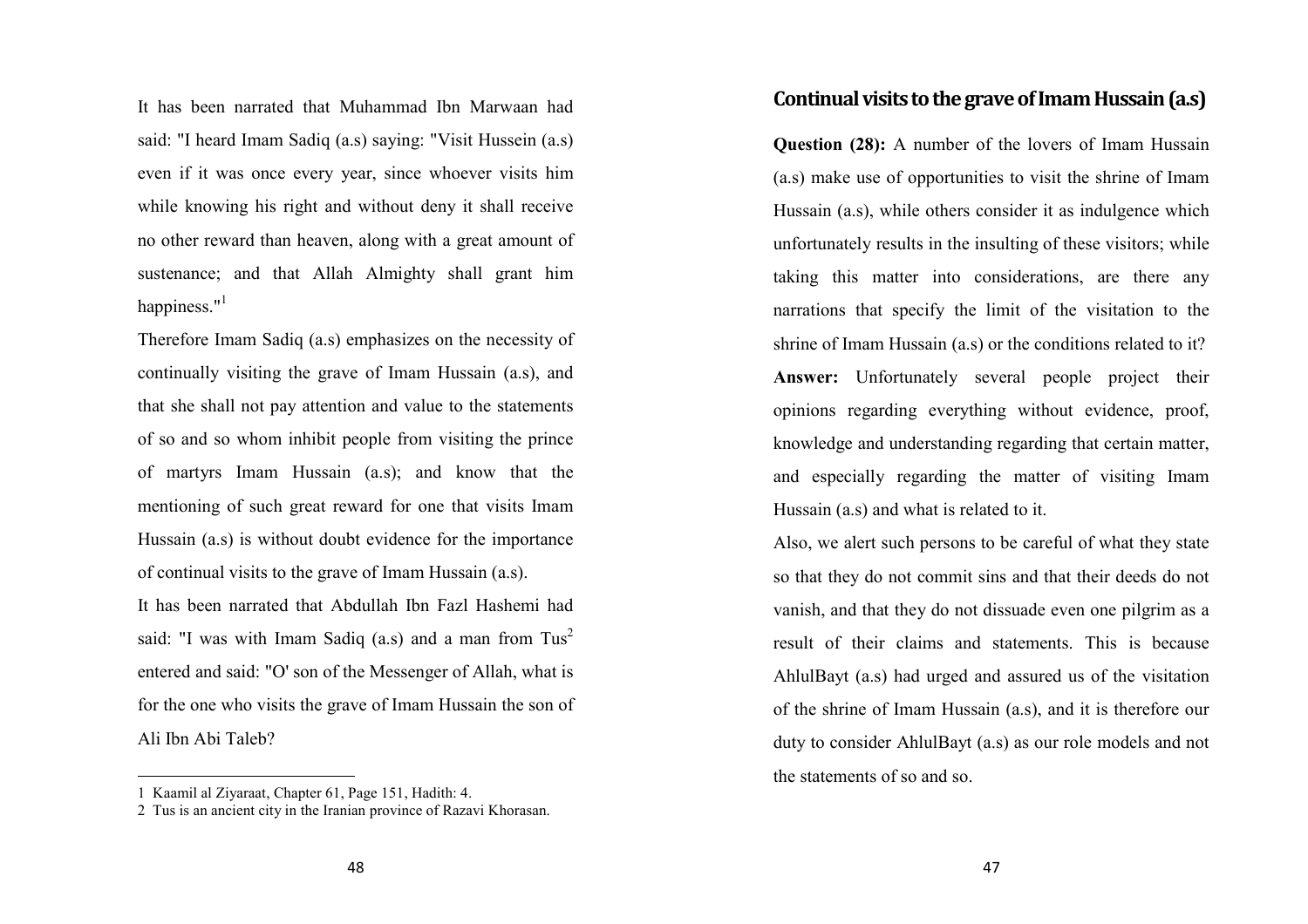virtue and honor (the greatest honor) along with the best reward. Also, Allah Almighty shall not question himregarding a sin he earned in the life of the world, even though his sins may be as much as the sand of An Nafud<sup>1</sup>, the mountains of Tihamah<sup>2</sup> and sea foam<sup>3</sup>. Indeed, Hussain had been killed in the state of being oppressed, aggrieved, and thirsty, him and his household and companions."<sup>4</sup>

Another narration that forgiveness for the sins of the visitors to the grave of Imam Hussain (a.s) is apparent from is that: Imam Sadiq (a.s) had once stated: "The sins of one who visits the grave of Imam Hussain (a.s) shall become like a bridge before his home, and he shall cross over them and leave the bridge behind you the same way each of you leave a bridge behind you once you cross [over it]."<sup>5</sup>

The meaning behind this narration is that the sins that shackle the human being, seek forgiveness for the guest of the grave of Imam Hussain (a.s), in the sense that his

Imam Sadiq (a.s) replied saying: The person who visits the grave of Imam Hussain (a.s) while knowing that he is an Imam appointed by Allah Almighty and whose obedience is a vital obligation, Allah Almighty shall forgive his past and future sins and that he shall be able to intercede for fifty sinners, and that he shall be granted whatever he prays for near the grave of Imam Hussain  $(a.s)$ ."<sup>1</sup>

## Infinite remission and forgiveness

Question (29): Are there any other narrations that refer to the forgiveness of the sins of those that visit the grave of Imam Hussain (a.s)?

Answer: Indeed, there is a narration that clarifies how Allah Almighty forgives the sins of the visitors of the grave of Imam Hussain (a.s) and erases them no matter what they were.

Imam Sadiq (a.s) had once stated: "The one who wants to enjoy the dignity and honor of Allah Almighty during the Day of Judgment, along with the intercession of Mohammad (saww), let him become of the visitors to [the grave of] Imam Hussain (a.s), as she shall be bestowed with

<sup>1</sup> An Nafud is a desert in the northern part of the Arabian Peninsula, it is 180 miles long and 140 miles wide, with an area of 40,000 square miles. 2 Tihamah is a narrow coastal region of Arabia on the Red Sea. It is currently divided between Saudi Arabia and Yemen and is made up of sand dunes and plains.

3 Sea foam is a type of foam created by the agitation of seawater

<sup>4</sup> Kaamil al Ziyaraat, Chapter 62, Page 153, Hadith: 6.

5 Man La Yahtharuhu al Faqih, Volume 2, Page 581, Hadith: 3172.

<sup>1</sup> Wasaa'il al Shia, Volume 14, Chapter 37, Page 415, Hadith: 19486.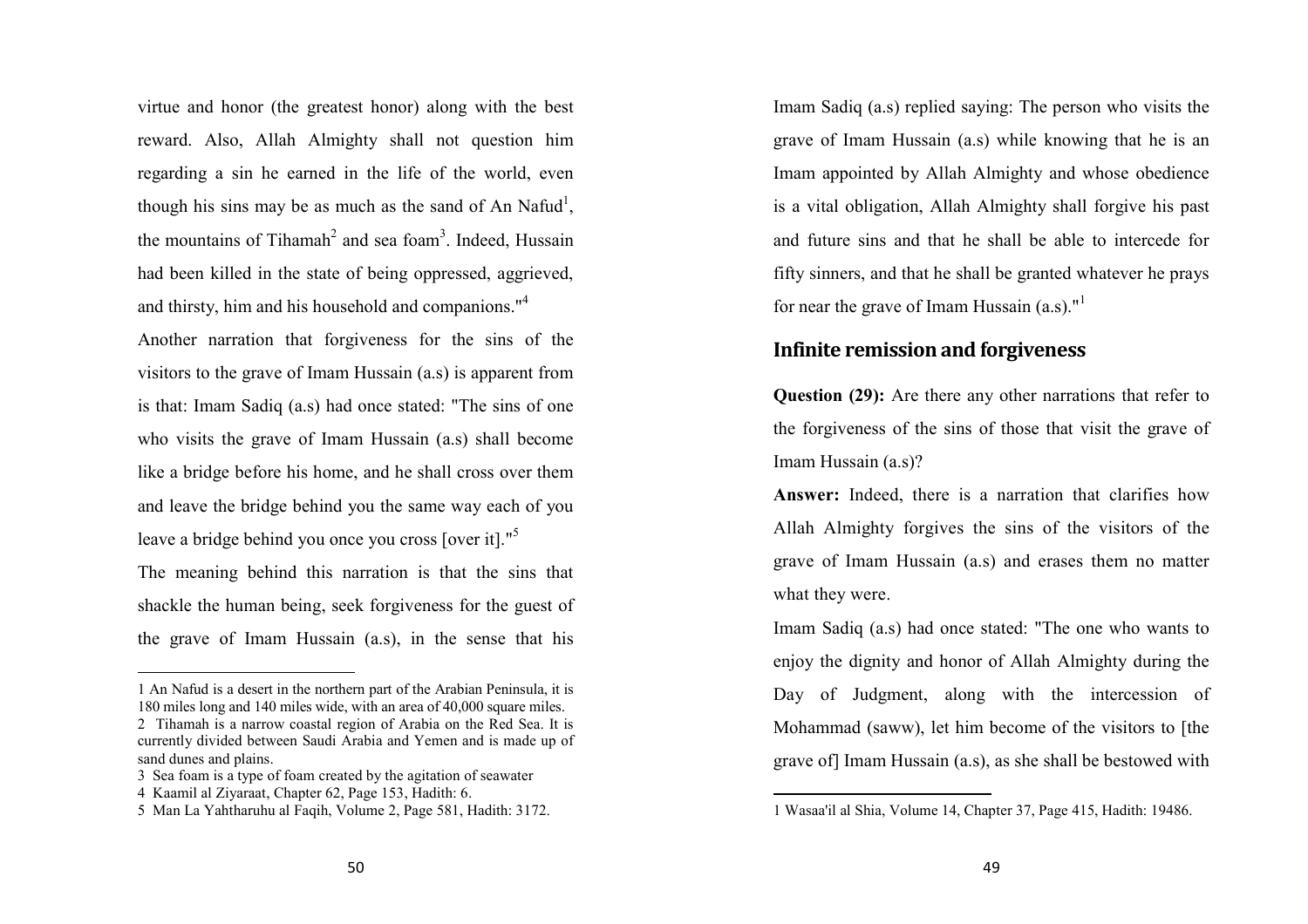sultan, oppressors and armed people until I return. Imam Sadiq (a.s) replied: Do not stop visiting Imam Hussain's (a.s) grave, because the one who stops visiting Imam Hussain (a.s) would regret doing so as much as he wishes that the grave of Imam Hussain (a.s) could be near him.

Would you not like that Allah Almighty consider you of those who the Holy Prophet (saww), Lady Fatima (a.s) and the Imams (a.s) prayed for them? Would you not like to be of those whose past faults were forgiven so that their book of deeds changes and thus their sins during seventy years are remitted? Would you not like to be as those who leave this world while they are pure? Would you not like to be of those who the Holy Prophet (saww) shakes their hands during the Day of Judgment? O' Ibn Bakeer, would you not want Allah Almighty to see you in the state of fear for us? Do you not know that he who fears for our fear shall be placed under the shadow of Allah Almighty's throne, and that Imam Hussain (a.s) shall speak to him under the throne of the lord almighty, and safeguarding him from the fear of the day of resurrection, the people shall appall and he shall not be

visitation to the grave of Imam Hussain (a.s) becomes similar to a bridge one shall cross to salvation.

#### A fearful visitation

Question (30): Of the jurisprudential issues that have been reported in the chapter of Hajj, is that: If the one able to perform Hajj finds the presence of fear, hardship and distress probable in during his Hajj journey, one is no longer obliged to perform Hajj and is no longer considered able to. Is the case similar to the matter of Imam Hussain (a.s)?

Answer: I had explained previously that the matter of Imam Hussain (a.s) is an exclusive matter, and that the answer to your question had been clarified by many noble narrations which have been implemented by the lovers of Imam Hussain (a.s) throughout history. And neither did they stop nor fail to visit the grave of Imam Hussain (a.s), even during the times whereby the tyrants would order for the cutting and amputating of the hands and legs of the visitors of Imam Hussain (a.s).

Ibn Bakeer had stated that he had once asked Imam Sadiq (a.s): "O' Imam, my heart is in clashes with me in the matter of visiting the grave of your grandfather Imam Hussain (a.s). If I was to exit, I would be in fear from the,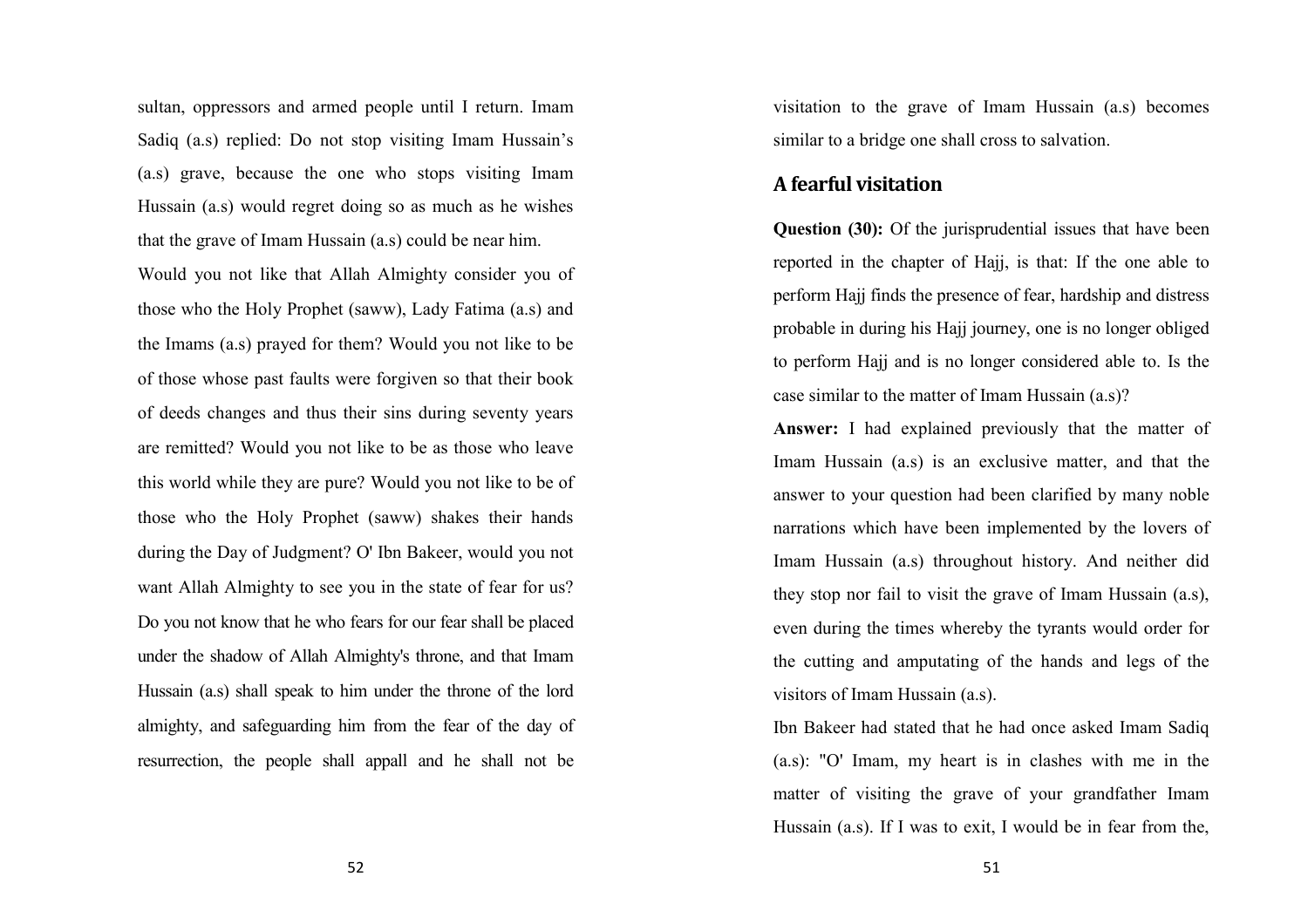Aisha then said: O' messenger of Allah, a pilgrimage of your pilgrimages?! He replied: Yes, and rather two of my pilgrimages. She said: O' messenger of Allah, two of your

pilgrimages?

He replied: Yes, and four.

Imam Sadiq (a.s) said: She increased in her questioning until the Messenger of Allah Almighty (saww) increased its amount and multiplied it until it reached ninety pilgrimages of the pilgrimages of the messenger of Allah (saww) along with their Umrahs. $^{\rm 1}$ 

# The one who does not visit the grave of Imam Hussain (a.s)

Question (31): I had once went along with one of my friends who had never visited the grave of Imam Hussain (a.s) previously, to visit a person who had visited the grave of Imam Hussain (a.s). The person who had previously visited the grave of Imam Hussain (a.s) wished to joke with horrified, and if he was to be horrified the angels shall calm him down, and fill his heart with tranquility and good tidings."<sup>1</sup> And regarding the path to the grave of Imam Hussain (a.s), our Imams (a.s) have not stated that it is a must that one is able to visit and that the path has to be safe and comfortable; rather they have urged us to visit the grave of Imam Hussain (a.s) even with the presence of danger and fear. Also, Imam Sadiq (a.s) had once reported that:

> "One day, Hussain Bin Ali Ibn Abi Taleb (a.s) was in the lap of the Prophet (saww) as the Prophet (saww) would play with him and make him laugh.

> Aisha then said: O' Messenger of Allah, what is this strong admiration of yours for this child? The messenger of Allah (saww) then said to her: Woe to you how can I not love and admire him, and he is the fruit of my heart and the delight of my eyes? As for my nation, they shall kill him, and whoever visits him after his death, Allah Almighty shall write for him [the reward of] a pilgrimage of my pilgrimages [to Hajj].

<sup>1</sup> Al Kamil Fi al Ziyaraat, Chapter 22, Page 68, Hadith: 1 and Mustadrak al Wasaa'il, Volume 10, Chapter 33, Page 268, Hadith: 12.

<sup>1</sup> Kaamil al Ziyaraat, Chapter 45, Page 125, Hadith: 2.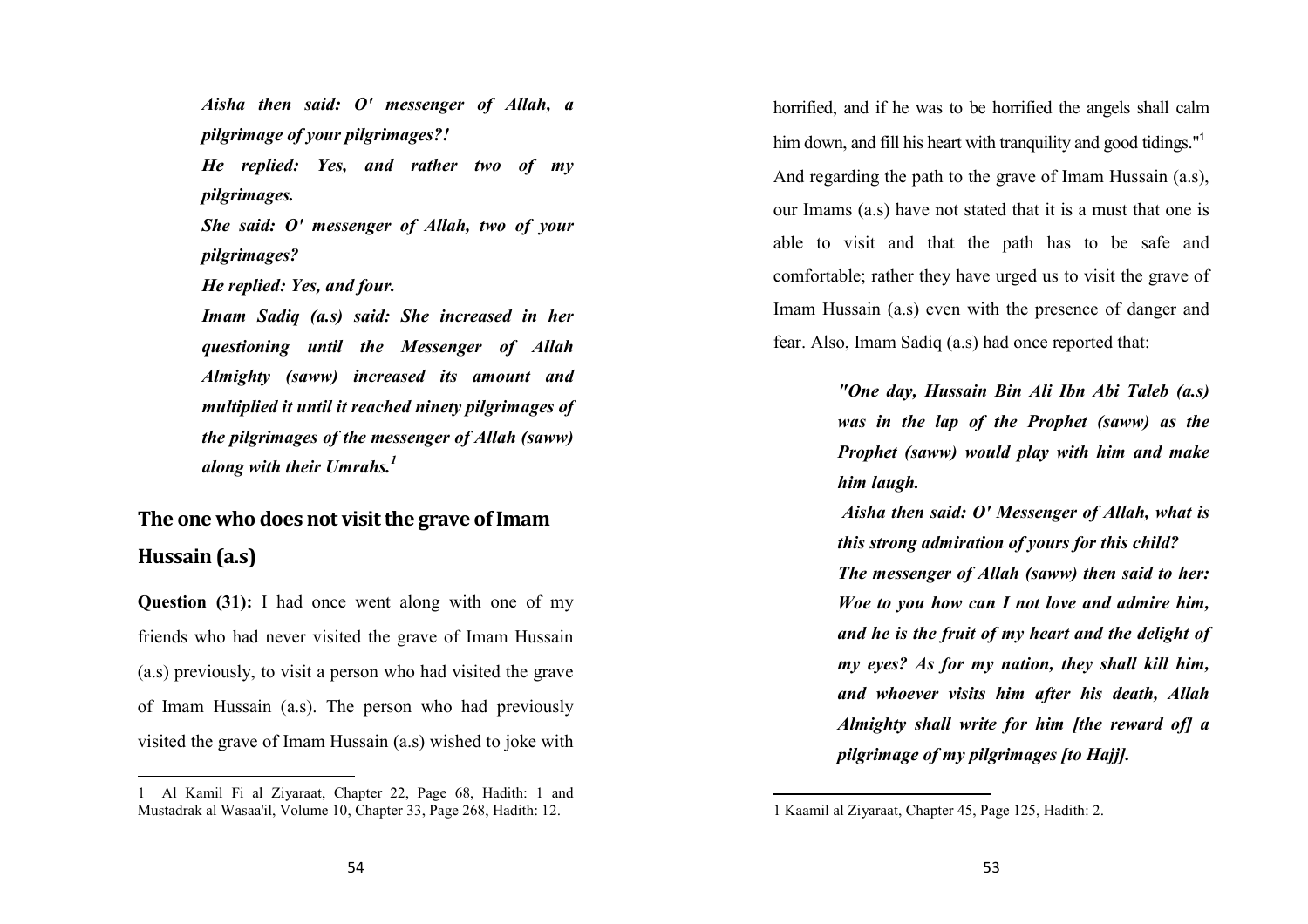our Shi'a, and if he was to be of the people of paradise, he shall be considered a guest for the people of paradise."<sup>1</sup> It is also more than clear that the situation and condition of a guest is similar to the situation of the tenant, since he is not considered a resident and not is he in complete comfort. Anyhow, believers must visit the shrine of Imam Hussain (a.s), since his visitation is an assured duty. And regarding this matter, we find that AhlulBayt (a.s) had stated other narrations that quake the human being, such as:

Haroun Bin Kharijah had narrated stating: "I asked Imam Sadiq (a.s) regarding the person that stops visiting the grave of Imam Hussain (a.s) without a reason, and he replied by saying: "He is therefore a man from the people of the fire."<sup>2</sup> I ask Allah Almighty to bestow His Mercy upon us and to provide us with success in order to visit our master Imam Hussain (a.s). May He (swt) not deprive us from his (a.s) intercession in the hereafter and may He increase the love in our hearts so that we continue to visit him throughout our lives – Ameen.

my friend by saying: "You shall be my tenant in paradise". My friend was then shocked and replied by saying: "Are you joking? Why would I not possess a house in paradise for myself?" He then replied saying: "because you have never been honored by the visitation of Imam Hussain (a.s) until now". My question is: Is what that person had told my friend regarding who had never visited the grave of Imam Hussain (a.s) true?

Answer: It is correct, and this in fact is an important point to be mentioned, as noble narrations have also clarified that only those that visit the grave of Imam Hussain (a.s) shall be rewarded with homes in paradise.

Mohammad Ibn Muslim had narrated that Imam Baqir (a.s) had stated: "The belief and religion of any of our Shi'a is considered depreciated if they do not visit the grave of Imam Hussain (a.s). Even though they may enter paradise, his status shall be lower than the believers $n<sup>1</sup>$ 

And in another narration, Imam Sadiq (a.s) had stated: "Who does not visit the grave of Imam Hussain (a.s) while insisting that he is of our Shi'as until his death, he is not of

<sup>1</sup> Wasaa'il al Shia, Volume 14, Chapter 38, Page 432, Hadith: 19534. 2 Ibid. Hadith: 19536.

<sup>1</sup> Kaamil al Ziyaraat, Chapter 78, Page 193, Hadith: 1.